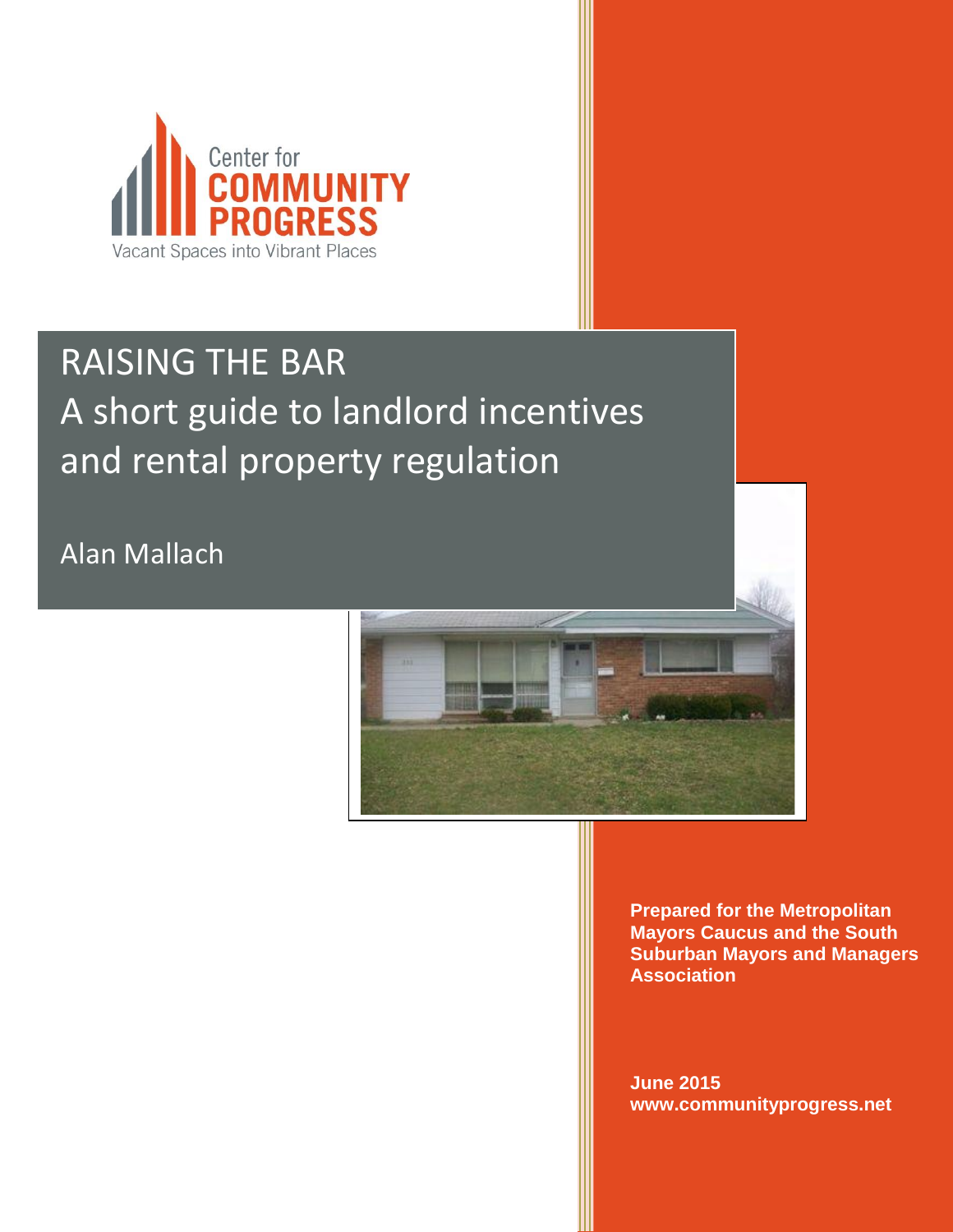#### **TABLE OF CONTENTS**

|              |                                                            | Introduction: Understanding the regulatory framework                    | 3              |
|--------------|------------------------------------------------------------|-------------------------------------------------------------------------|----------------|
| $\mathsf{l}$ | Getting the most out of a licensing system                 |                                                                         | 7              |
|              | 1.1                                                        | Get landlords into a licensing system                                   | $\overline{7}$ |
|              | 1.2                                                        | Create a basic rental housing information system                        | 10             |
|              | 1.3                                                        | Move to a performance-based regulatory system                           | 12             |
|              | 1.4                                                        | Implementing a performance-based regulatory system                      |                |
|              |                                                            | in a non-home rule municipality                                         | 13             |
| $\mathbf{I}$ | Raising the bar for property management and maintenance    |                                                                         | 15             |
|              | 2.1                                                        | Create a manual of good practice                                        | 15             |
|              | 2.2                                                        | Create a landlord academy                                               | 16             |
|              | 2.3                                                        | Create a landlord association or strengthen an existing<br>organization | 16             |
|              | 2.4                                                        | Build a registry of qualified property management                       |                |
|              |                                                            | companies                                                               | 17             |
| III          |                                                            | Providing incentives to responsible landlords                           | 18             |
|              | 3.1                                                        | Create a 'good landlord' program                                        | 18             |
|              | 3.2                                                        | Offer multiple low cost/no cost incentives                              | 19             |
|              | 3.3                                                        | Design fee structures as incentives                                     | 19             |
|              | 3.4                                                        | Explore other possible landlord incentives                              | 21             |
| IV           | Opportunities for regional and inter-municipal cooperation |                                                                         | 22             |
| V            | Resources for further information<br>24                    |                                                                         |                |

This report was prepared by the Center for Community Progress, a national nonprofit helping communities transform vacant, abandoned, and problem properties into assets supporting neighborhood vitality. The Center for Community Progress serves as the leading national resource for high-impact, cutting edge technical assistance that addresses the full cycle of problem property revitalization.

[www.communityprogress.net](http://www.communityprogress.net/)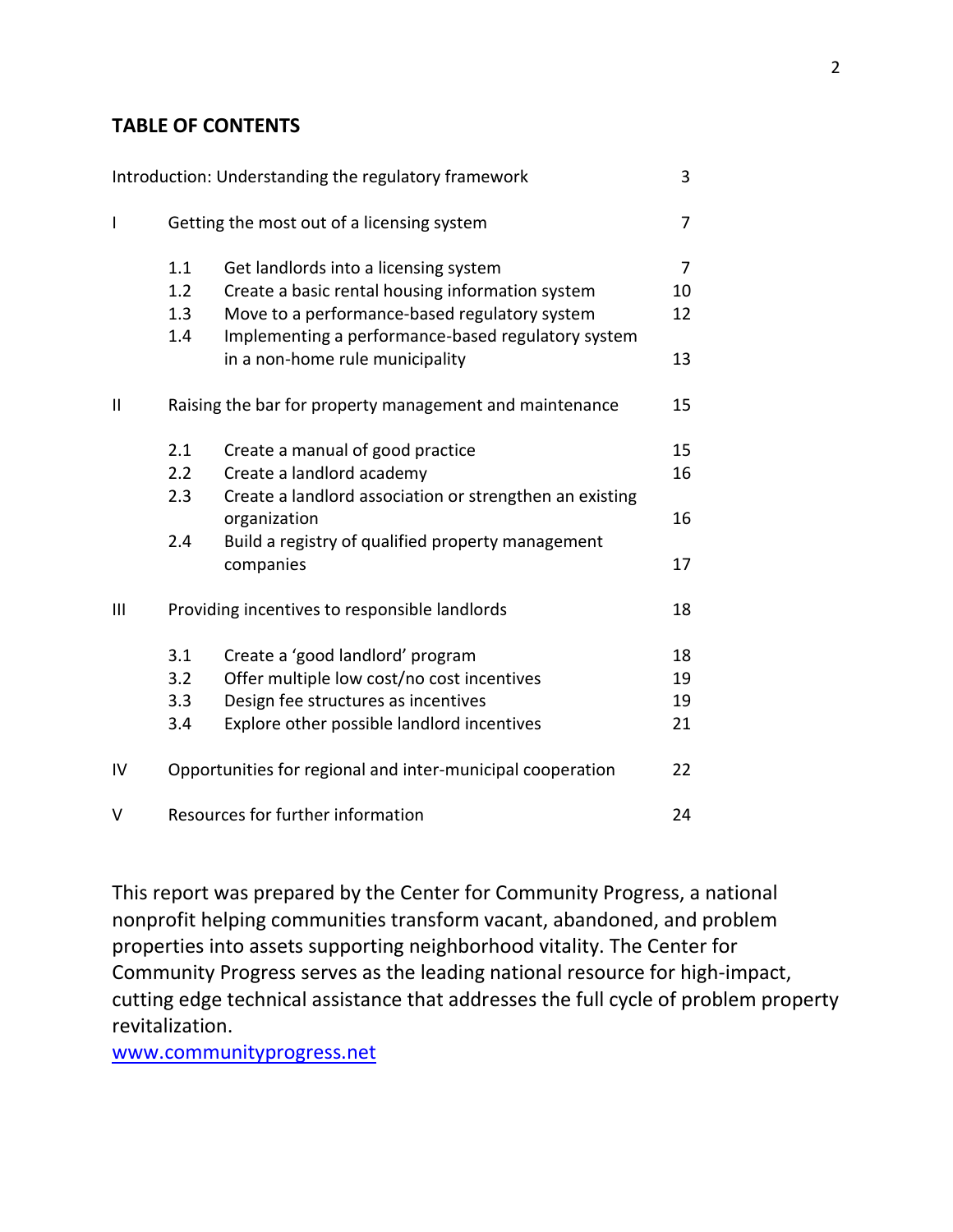## **RAISING THE BAR: LINKING INCENTIVES AND RENTAL PROPERTY REGULATION A short guide for South Cook County local government**

## **Alan Mallach**

## **INTRODUCTION: THE REGULATORY FRAMEWORK**

Regulating the condition and operation of rental housing is a major challenge facing many of the municipalities in South Cook County. In recent years, along with widespread foreclosures and loss of property values, many municipalities have seen increasing numbers of single family homes move from owner-occupancy to absentee ownership and rental occupancy. While a stock of sound, well-managed single family rental properties can be a valuable asset for a community, in many cases much of this inventory is neither sound nor well-managed.

The responsibility for making sure that landlords maintain and manage their properties well falls to the municipality, which has the authority to enforce codes and take a variety of other actions under the legal powers they have to regulate property (see text box). The goal of these regulations is not to drive landlords away, but to raise the bar, and ensure to the extent possible that landlords in the municipality are responsible stewards of their properties, working with the municipality to ensure safe, clean neighborhoods.

The way in which municipalities do so can be called the *regulatory framework*, which is the sum of the ordinances, administrative systems, and operating practices the municipality uses to foster responsible landlord behavior and sound, well-managed rental housing in the community. The principal elements in the regulatory framework are shown in Table 1, with a brief description and rationale for each. *Landlord incentives should be thought of as part of the overall regulatory framework, rather than as a separate unrelated strategy.*

Table 2 on the following page lays out the contents of the guide, which is divided into three major areas – getting the most out of a licensing system, improving the quality of rental management, and offering incentives to responsible landlords. Each of these areas is divided into a number of specific areas. While some strategies depend on having others in place – it is hard to set up a performance-based licensing system without a good property data base – others can be done by themselves. We try to indicate as we go along what steps need others, and what do not.

Throughout the guide, key pointers are marked with this symbol: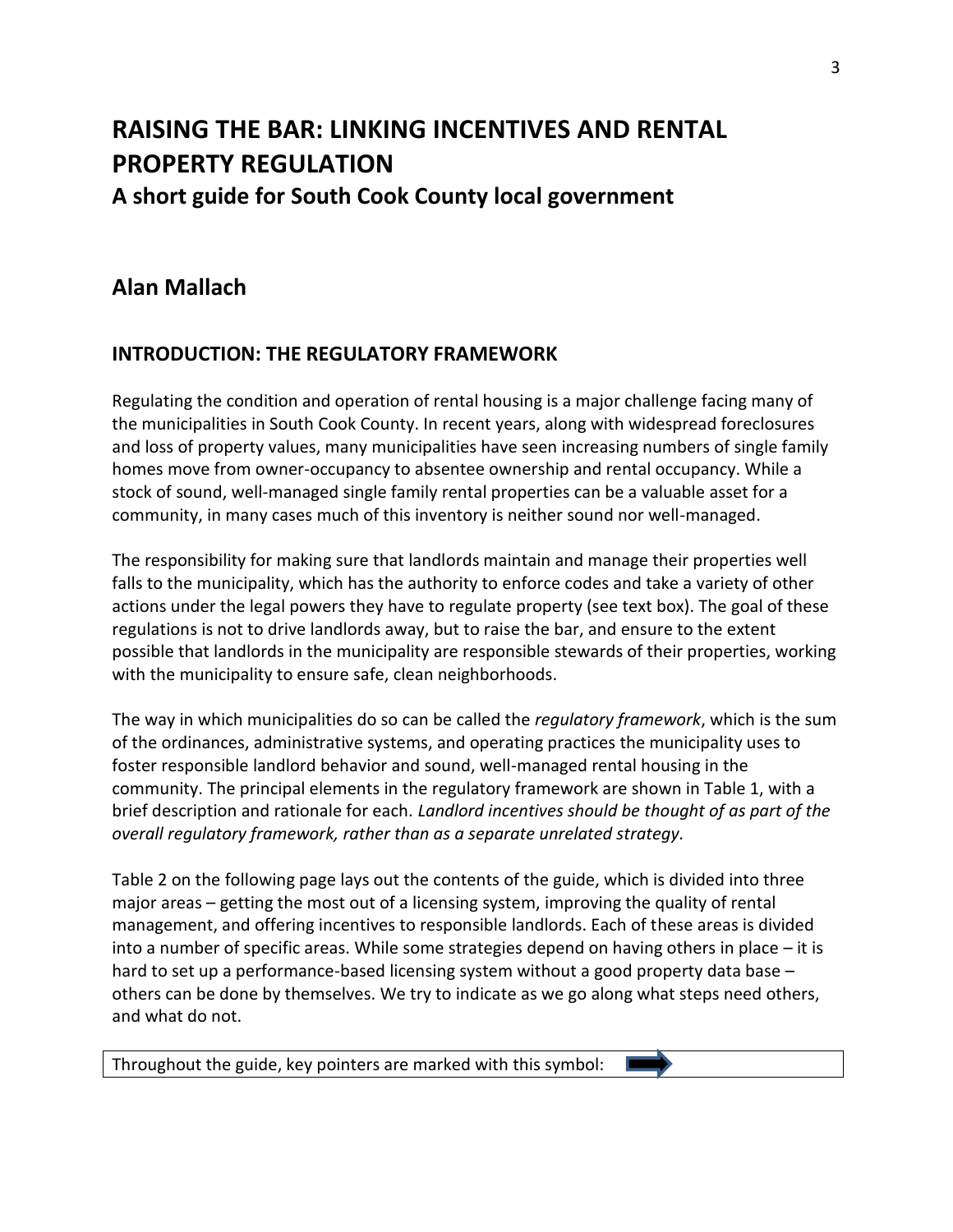| <b>ELEMENT</b>              | <b>DESCRIPTION</b>                                | <b>RATIONALE</b>                                 |
|-----------------------------|---------------------------------------------------|--------------------------------------------------|
| Landlord registration or    | A registration ordinance requires landlords to    | A registration system is informational only,     |
| licensing ordinances        | register their properties with the municipalities | and does not affect the right of a landlord to   |
|                             | and provide contact information                   | own and operate rental property. A licensing     |
|                             | A licensing ordinance requires registration and a | system conditions that right on compliance       |
|                             | regular health and safety inspection, may also    | with appropriate public interest standards,      |
|                             | require other actions by the landlord, and gives  | and raises the bar for landlords in the          |
|                             | the municipality the power to revoke the          | community. Where legally permitted, a            |
|                             | landlord's ability to conduct business within the | licensing system is a much more effective way    |
|                             | municipality.                                     | of improving rental housing quality.             |
| Mechanisms to ensure        | Procedures (see Sec. 1.1) to ensure that          | No ordinance is self-enforcing, and simply       |
| landlords are registered    | landlords register or comply with licensing       | passing a registration or licensing ordinance    |
| and/or licensed             | requirements.                                     | does not get landlords, especially small         |
|                             |                                                   | landlords of single-family properties to         |
|                             |                                                   | comply. Proactive steps are needed to get        |
|                             |                                                   | landlords into the system.                       |
| Rental property information | A data base of registered/licensed rental         | The ability to track landlords and rental        |
| system                      | properties in the community, including            | properties is a key to effective enforcement. A  |
|                             | information about code compliance, police calls,  | strong property information system allows a      |
|                             | and tax/fee payment status.                       | municipality to target resources to problems     |
|                             |                                                   | more effectively.                                |
| Strategic code enforcement  | Code enforcement that goes beyond complaint       | Complaint-driven code enforcement, while         |
|                             | response to strategically address systemic        | necessary, is inefficient and leads to scattered |
|                             | targets and focus on bringing properties into     | outcomes rather than systematic compliance       |
|                             | compliance with codes.                            | and neighborhood stabilization.                  |
| Compliance-oriented fee     | Fee structures that are oriented to generating    | Fees should not be seen as a revenue             |
| structure                   | positive outcomes and maximizing compliance       | generating mechanism, but as a way of            |
|                             | rather than revenues.                             | motivating landlords to affirmatively comply     |
|                             |                                                   | with ordinances as responsible owners.           |

## **TABLE 1: THE RENTAL HOUSING REGULATORY FRAMEWORK**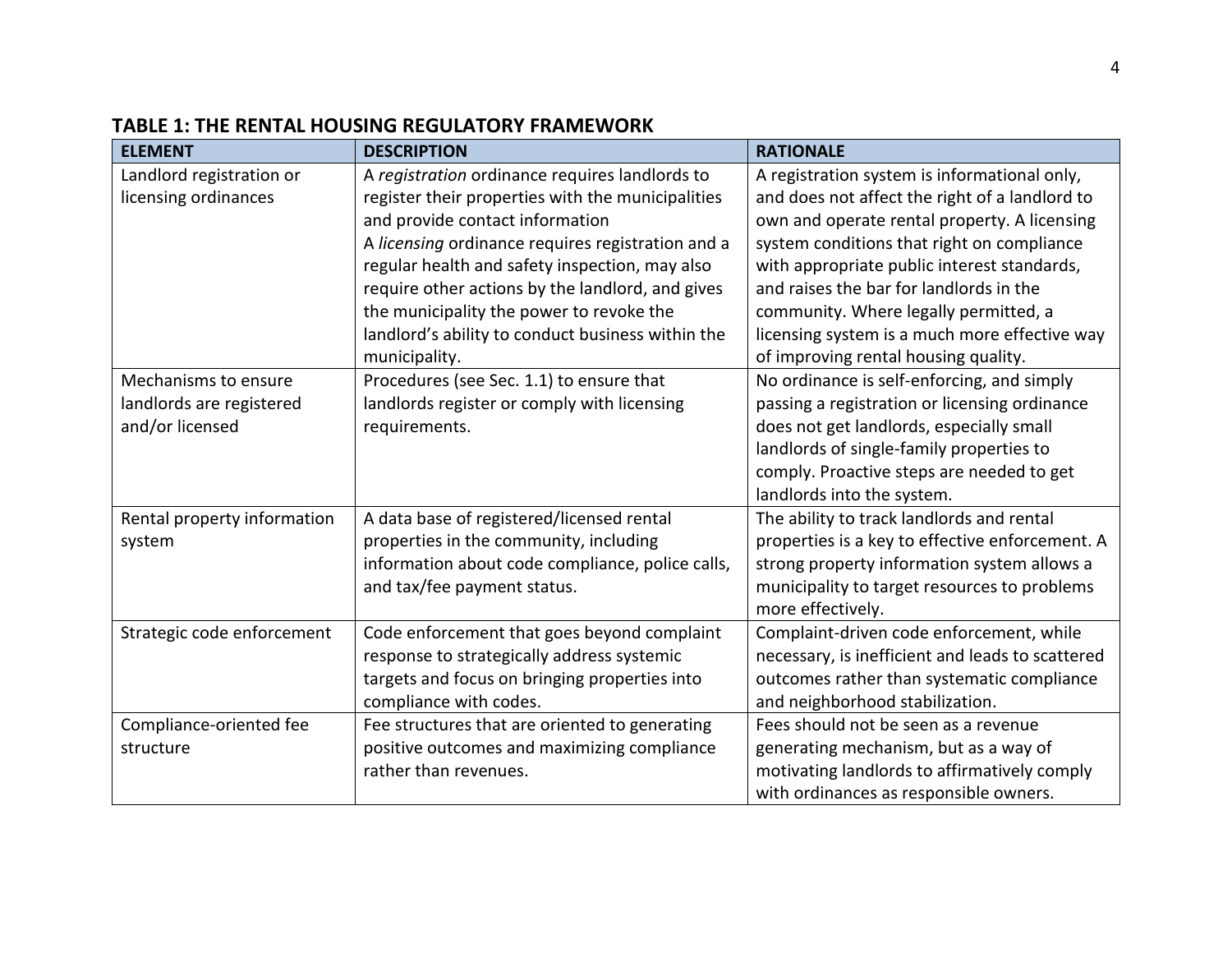| I Getting the most out of a licensing   | 1.1 Getting landlords into the system               |  |  |
|-----------------------------------------|-----------------------------------------------------|--|--|
| system                                  | 1.2 Creating a rental property information system   |  |  |
|                                         | 1.3 Moving to a performance-based regulatory        |  |  |
|                                         | system                                              |  |  |
| II Raising the bar for property         | 2.1 Create a manual of good landlord practice       |  |  |
| management and maintenance              | 2.2 Create a 'landlord academy'                     |  |  |
|                                         | 2.3 Create a landlord association, or strengthen    |  |  |
|                                         | existing associations                               |  |  |
|                                         | 2.4 Build a registry of qualified property          |  |  |
|                                         | management companies                                |  |  |
| III Providing incentives to responsible | 3.1 Create a 'good landlord' program                |  |  |
| landlords                               | 3.2 Offer multiple low cost or no cost incentives   |  |  |
|                                         | 3.3 Design fee structures as incentives             |  |  |
|                                         | 3.4 Create special incentive programs for good      |  |  |
|                                         | landlords                                           |  |  |
| IV Opportunities for inter-municipal    | Areas where it may be beneficial for municipalities |  |  |
| and regional cooperation                | to explore inter-municipal cooperation or creation  |  |  |
|                                         | of regional-level support programs                  |  |  |
| Resources                               | General informational material and links to good    |  |  |
|                                         | practices                                           |  |  |

#### **TABLE 2: THE SCOPE OF THIS GUIDE**

It is important to make clear up front the difference between a licensing and a registration system. A registration system is purely informational. It requires landlords to provide basic information to the municipality. It carries with it no inherent ability to enforce codes or set in standards. A licensing system, which is what is discussed here, is a fundamentally different matter; by establishing minimum standards that a landlord must comply with in order to be licensed to operate a rental housing unit the municipality, it serves as the framework for a multifaceted system to raise the bar for the community's rental housing stock.

Illinois law distinguishes between 'home rule' and 'non-home rule' municipalities. A home rule municipality can establish a licensing system as well as the other programs described in this guide. A non-home rule municipality cannot adopt a licensing ordinance *as such*; as we will discuss later, it can achieve much the same results by focusing on problem properties that run afoul of the municipality's codes. We will discuss this point further below.

A municipality that already has a registration system has already taken an important first step if it seeks to transition to a licensing system, since it has begun the process of creating an inventory of landlords who will need to be licensed. The key question, which is addressed below in the framework of the licensing system, is whether the inventory does in fact contain all or the great majority of the landlords and rental properties in the municipality. Experience in many different communities has shown that simply enacting an ordinance does not lead to compliance – a systematic outreach strategy is needed.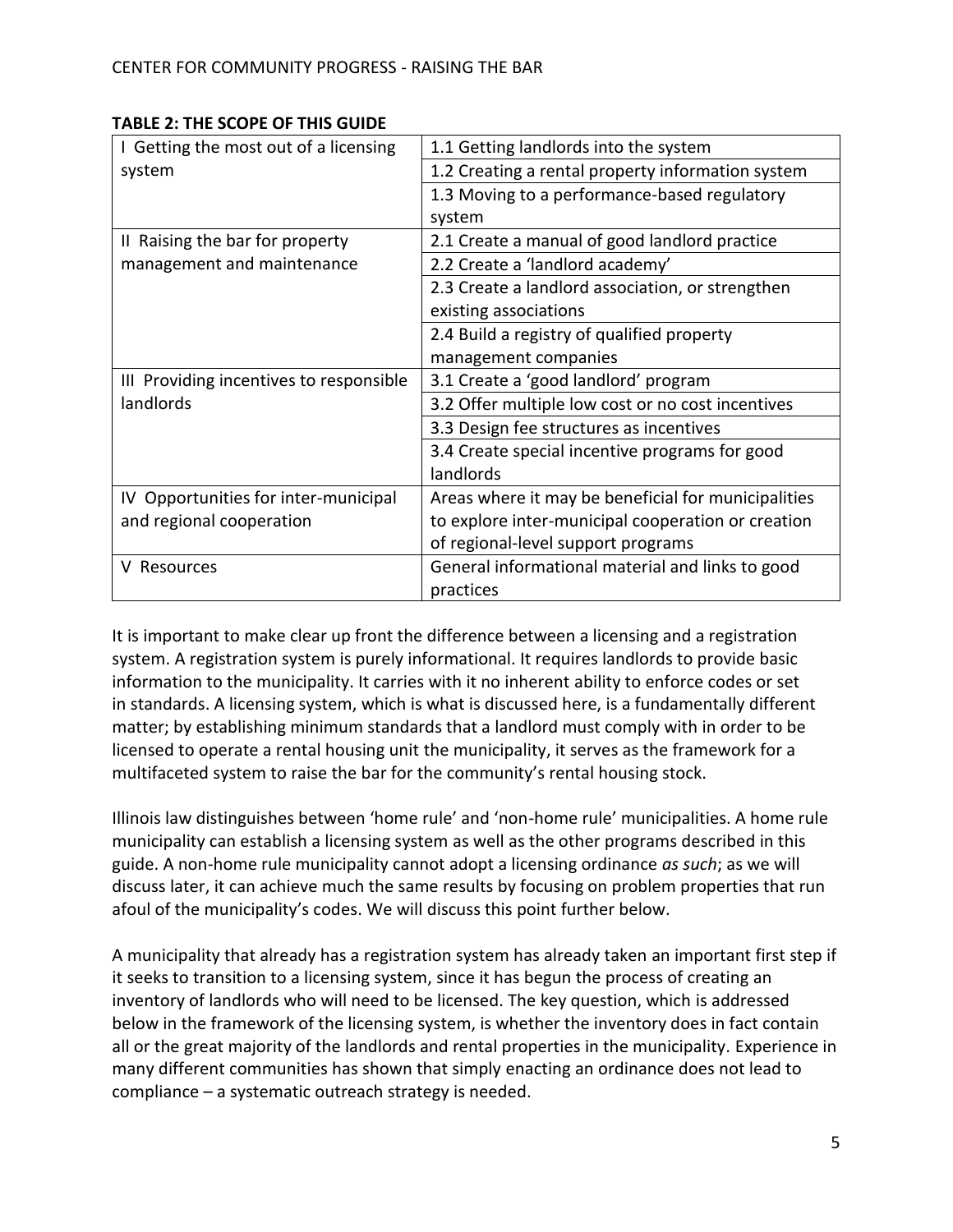The outreach strategy, however, really needs to begin even before the ordinance is enacted. The rationale for licensing rental properties is straightforward and compelling. The ability to live in housing that meets basic health and safety standards is a fundamental human need, and licensing is a well-established governmental power already used to ensure that a wide range of activities meet appropriate standards.

At the same time, municipalities seeking to enact rental licensing may encounter strong opposition from property owners and Realtors. While some objections may not be wellfounded, others may reflect legitimate concerns that an ordinance may be administered in a punitive fashion or accompanied by unduly burdensome fees. For that reason, any municipality considering rental licensing should reach out to those most directly affected in advance, to explain how the proposed ordinance would work, and why it would benefit landlords, tenants and their communities. Outreach efforts should focus not only on landlord and real estate associations and their key members, but also to tenant organizations where they exist, and to neighborhood and block associations.

 $\overline{\phantom{a}}$  Since most owners of rental properties in most communities are responsible landlords, an important selling point of *a performance-based licensing system*, as described in this guide, is that it does not treat rental properties and landlords in a 'one size fits all' fashion, but rewards responsible landlords, while focusing enforcement on chronic offenders.

Outreach should be systematic and thoughtful, and all parties should be given the opportunity to have meaningful input into the specific provisions of the proposed ordinance, not merely be encouraged to support something presented as a fait accompli. In the end, no amount of outreach can guarantee that there will be no opposition, but a sound outreach effort will not only reduce opposition and build support, but, in the event the ordinance passes even with opposition, help the city build the positive relationships it will need with the landlord community to bring about successful implementation of the ordinance.

Some small municipalities may find it difficult, given their limited financial and staff resources, to implement some of the actions in this guide by themselves. An alternative approach worth serious consideration is to carry out those actions through inter-municipal cooperation, or by having them carried out by a regional body such as the South Suburban Mayors & Managers Association (SSMMA). Areas where this may be worth consideration are discussed in Part IV of the guide. A final section provides resources, including informational material on landlord strategies generally and links to specific good practices.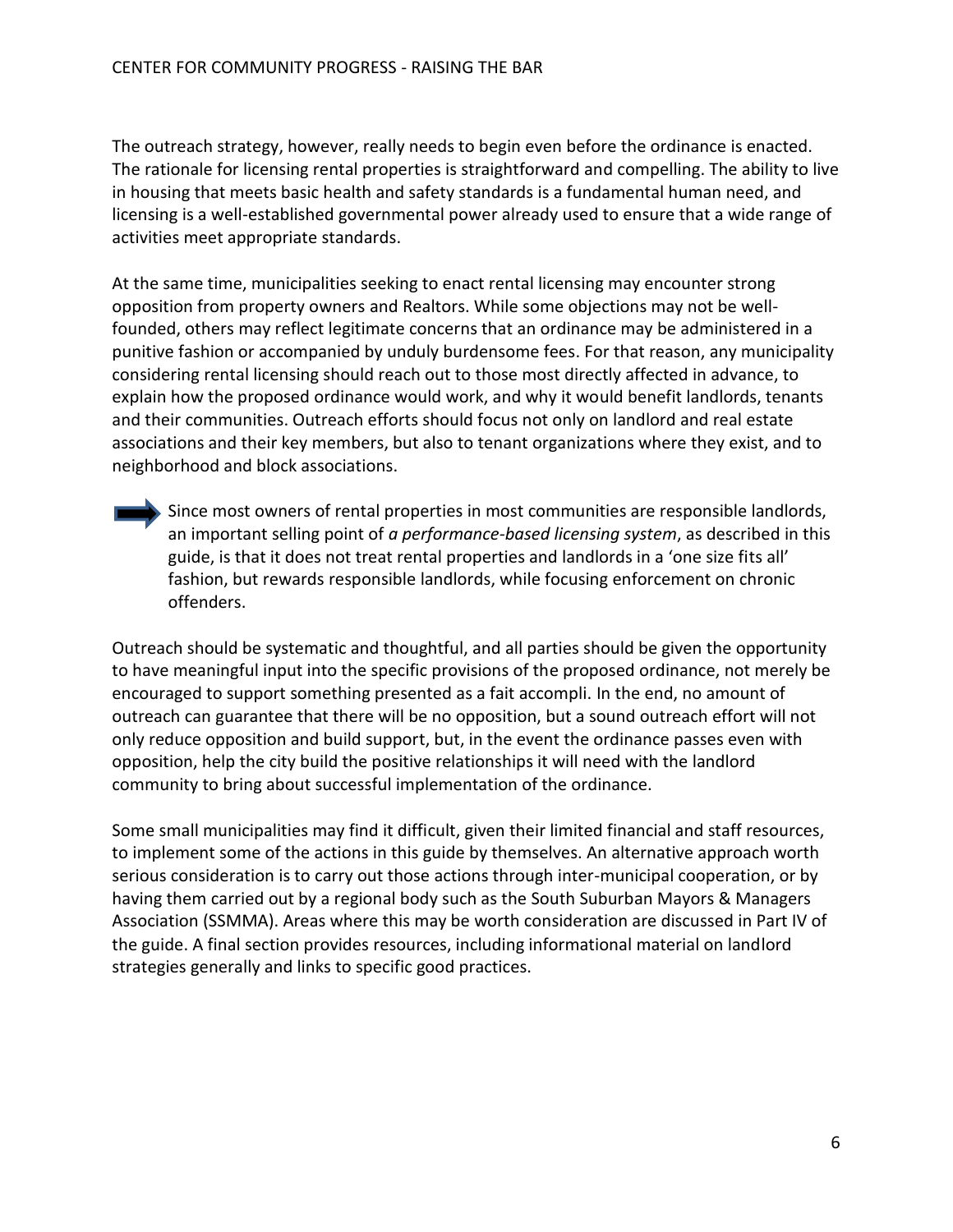## **PART I GETTING THE MOST OUT OF A LICENSING SYSTEM**

#### *Overview*

Creating a licensing system, in and of itself can be an effective starting point in improving the quality of rental housing maintenance and management in a municipality. It is only effective, however, if the great majority of landlords in the community are licensed - the threshold problem that municipalities face when they enact such an ordinance is getting landlords into the system. Experience shows that without proactive steps to get landlords licensed, only onethird or fewer are likely to get into the system, a number that will typically exclude most of the small, mom and pop owners of single family properties. Many landlords are unlikely to be aware of the existence of the ordinance, while others – in the absence of systematic enforcement, which is rarely present – expect that they can remain under the municipality's radar. Section 1.1 will describe the steps a municipality can use to get more landlords into a licensing system.

The second step to get the most out of the system is to take the licensing information, along with other information that is already available in the community about properties, and create a simple data base to track rental properties, described in Section 1.2. This enables the municipality to understand its rental inventory, identify problem properties and landlords, and allow the municipality to target limited resources to the problems. It can also help build cooperative relationships between the local government, residents and neighborhood associations to help address problem properties in their neighborhoods. We refer to a system that focuses on problems, while rewarding good landlord performance, as a performanceoriented regulatory system, described in Section 1.3.

#### 1.1. *Get landlords into a licensing system*

While no municipality can expect to have 100% of the landlords licensed, at least 80% to 90% should be licensed for the licensing regime to be effective. This can only happen through a systematic effort to gain compliance. Obvious strategies, such as door to door campaigns, are likely to be both expensive and ineffective. Cities have limited resources to devote to this task, and must come up with more cost-effective strategies to gain compliance. Some of those strategies may be able to take advantage of available technologies in creative ways. This section describes three strategies municipalities can use.

#### *a. Mass mailing.*

(1) Create a list of 'presumptive' rental properties, by comparing property addresses to the name and address of the person to whom property tax bills are sent, and sorting by the latter address (some money can be saved by sending a single mailing to the owner of multiple properties). The list should be screened to identify those properties that are already licensed so that they do not receive mailings.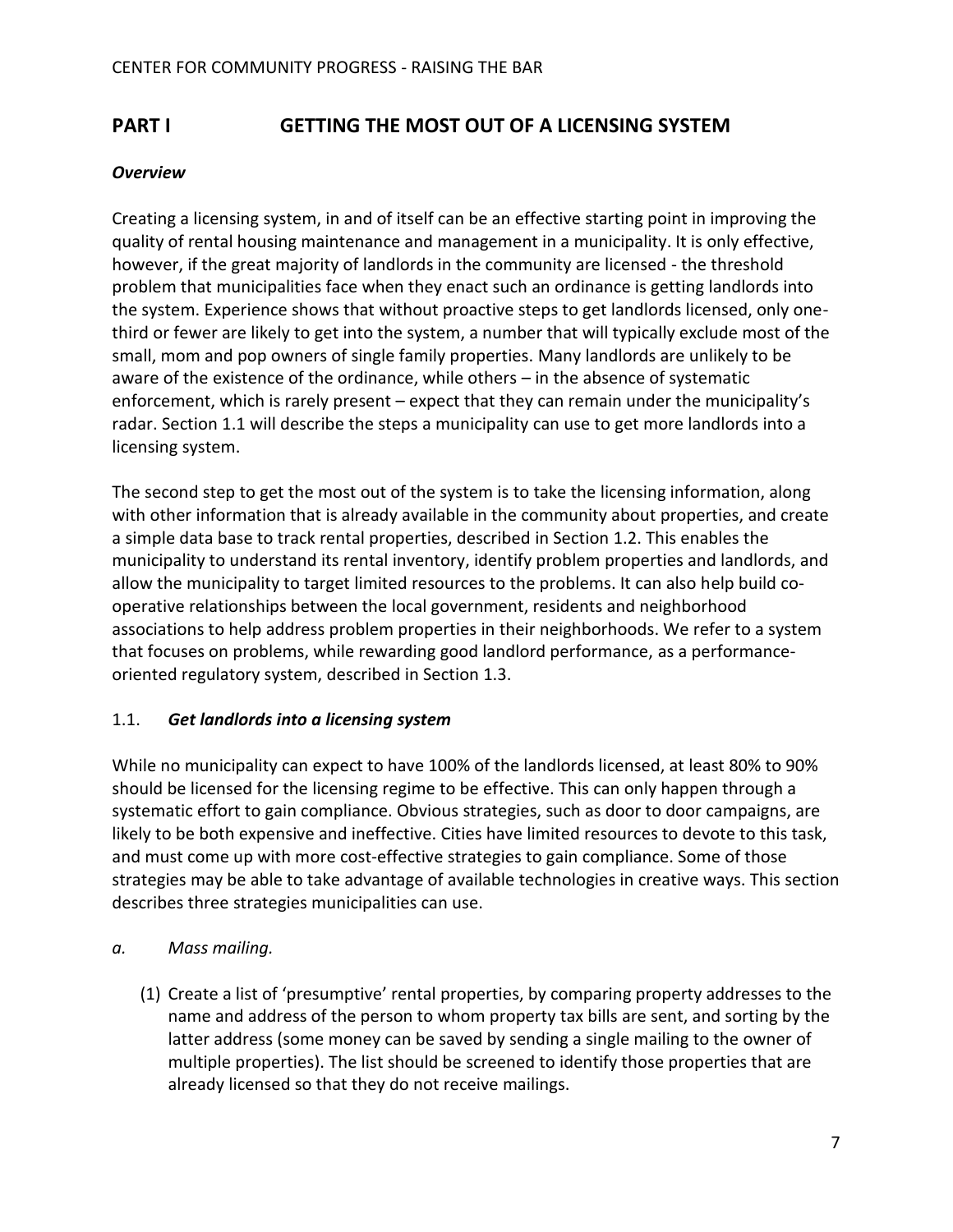- (2) Send the owner of record a packet containing the following information:
	- a. A cover letter explaining the licensing requirement affecting all rental properties in the municipality.
	- b. A flier explaining the provisions of the licensing ordinance and regime, and how it benefits both the community and its landlords.
	- c. A licensing form, for the owners of rental properties to return to the municipality with the appropriate fee.
	- d. An affidavit of non-rental status, a sworn document which the owner can complete and return if the property is not being used as a rental property.
	- The mailing should also indicate that the municipality has adopted an amnesty period, during which no landlord will be penalized for failing to file a licensing application. We would recommend six months, but the duration of the amnesty should be set by the municipality based on local conditions and preferences. It should further describe the potential penalties to which the owner may be subject if he or she fails to get the property licensed within that period, or if the owner files the affidavit of non-rental status and is subsequently found to be operating the property as a rental property.
- (3) Send a follow-up letter to owners who fail to respond to the initial mailing. This letter should go out 45 to 60 days after the initial mailing. While resources are unlikely to permit systematic visits to the properties of all owners who fail to respond, a schedule of spot-checks should be developed within the limits of available personnel.

#### *b. Transaction-driven mailing*

- (1) Arrange with the county to receive a list of new sales transactions on a regular basis (at least monthly).
- (2) As the municipality is notified of each transaction, the same packet described above should be mailed to the owner of record. Since the owner in many cases will be unfamiliar with the municipality, the packet should also include a flier with other information likely to be useful to a property owner in the municipality, such as emergency phone numbers, landlord-tenant ordinances, code requirements, and trash collection schedules.
- (3) As with (a) above, new owners will be asked to indicate whether they will be owneroccupants or landlords, and to return the appropriate form or affidavit.
- (4) As above, a second letter should be sent to those who do not respond to the initial mailing. Depending on the number of properties involved and the resources available, follow-up visits should be made to some or all of the properties where the owner has failed to respond.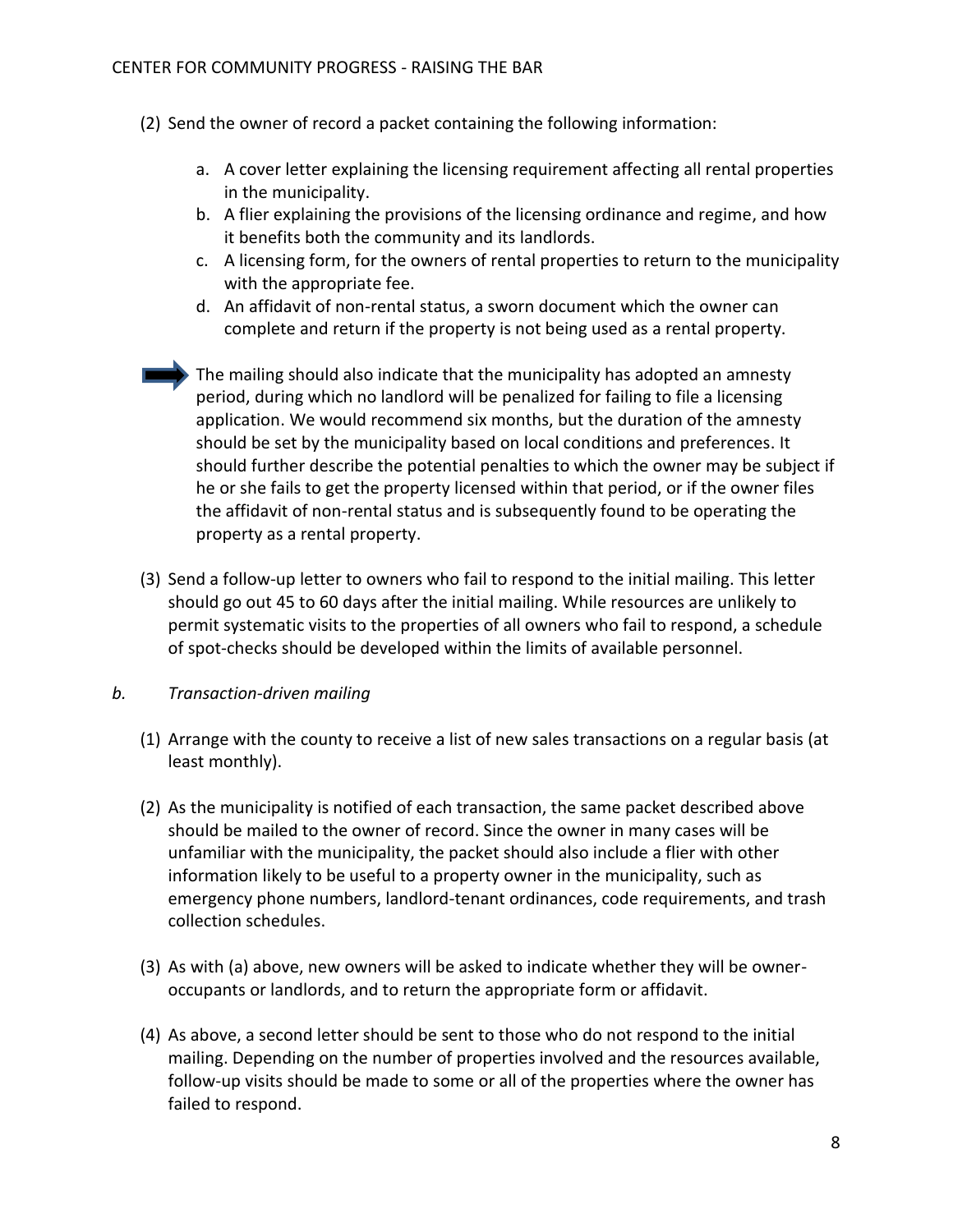- The mailing process can, in large part, be automated; in other words, the addresses can be entered into a computer, and appropriate software can be installed to generate the mailings. Depending on the volume and costs involved, the municipality may want to contract with a direct mail firm which already has the necessary equipment, rather than doing this in-house.
- It is a good idea to spot-check the status of those properties for which owners have filed an affidavit of non-rental status, as they may include some landlords who are either trying to stay under the regulatory radar, or trying improperly to take advantage of homestead status for their properties.

#### *c. Citizen reporting (drop-a-dime)*

Despite a municipality's best efforts, many landlords may remain unlicensed. In order to get more of those landlords into the regime, the municipality can utilize the eyes and ears of its residents to report unlicensed landlords.

- (1) Create and post in a highly-visible location on the municipality's web site an accessible, searchable data base of all of the *licensed* rental properties, with their owners' names and contact information.
- (2) Create on the municipal web site a simple means by which residents or neighborhood organizations can report properties that (1) they believe to be rental properties; and (2) do not appear in the municipality's licensed rental property data base. This can take the form of a box in which the resident can type in the address of the property being reported.
- (3) When properties are reported, send the owner of record a mailing similar to that described under 1.1(a) above.
- (4) Once these features have been put on the municipality's web site, get the word out energetically to civic organizations and neighborhood groups, urging them to use it to help establish and maintain the quality of the municipality's rental housing stock.
- The procedure should be simple and *anonymous*. Requiring people who report properties to identify themselves discourages reporting, and is not legally necessary, since reporting a property does not trigger a legal intervention such as a code or health inspection, but only triggers a mailing informing the owner of the licensing requirement.
- In view of widespread smartphone ownership, communities should explore whether an app may be available that people can download and use for this purpose. Existing systems that have been developed to report vacant, blighted properties could easily be adapted to reporting unlicensed landlords.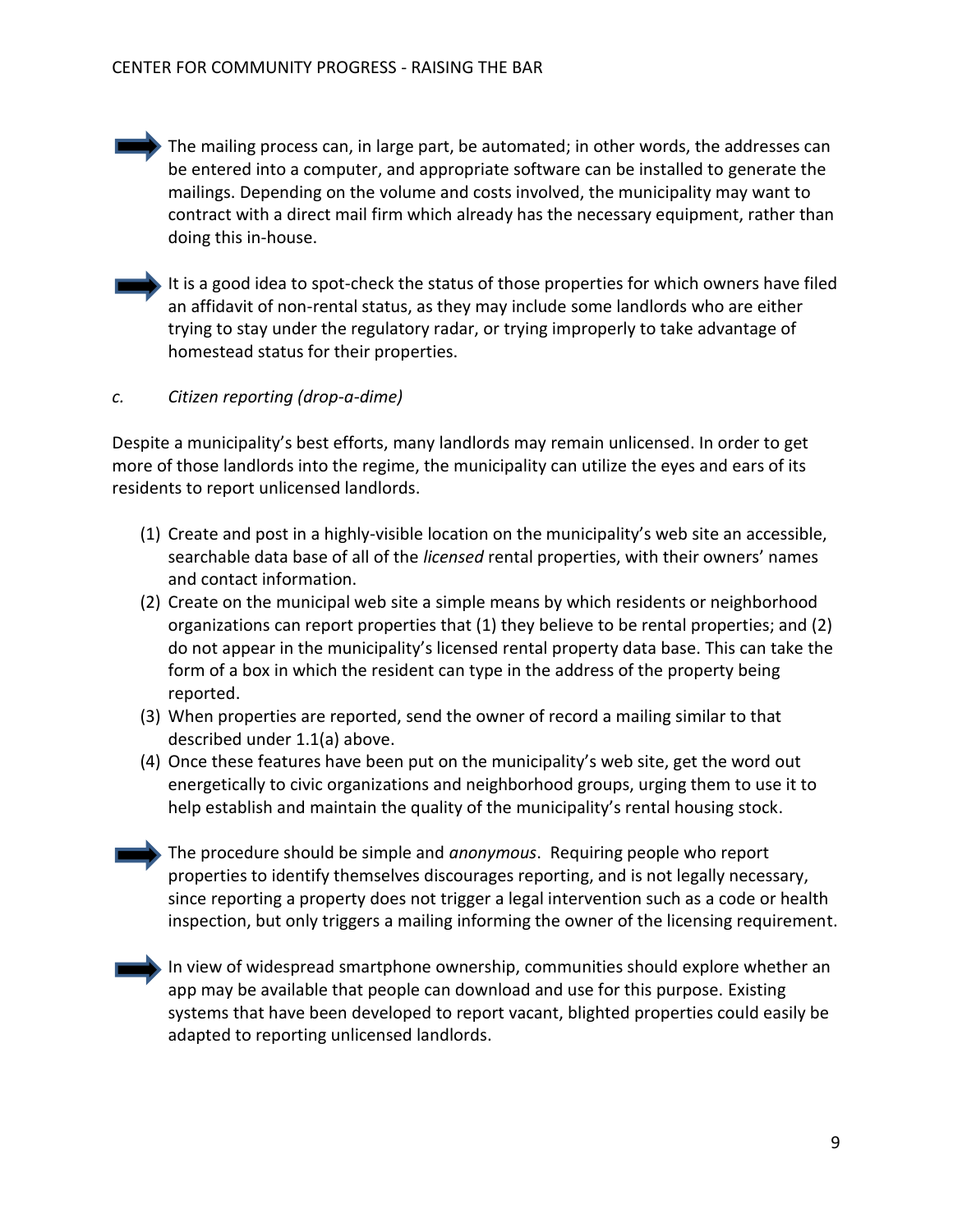While a non-home rule municipality cannot license landlords, it can require landlords to register their properties, and can use reasonable methods, including all of those described above, to ensure that the rental properties in the community are registered.

#### 1.2 *Create a basic rental housing information system*

Having good basic information about the community's rental properties and what is happening with them is a major asset in any rental housing regulatory system. It allows many strategies that can make the municipality's regulatory efforts both more effective, in terms of their impact on housing quality and neighborhood stability; and more efficient, in terms of impact per dollar devoted to the task. Many municipalities already have a property data base, but the amount of information and the frequency with which it is updated vary from municipality to municipality. The value of a robust data base that can be used as a pro-active tool for improving housing quality fully justifies the effort in creating a new data base or upgrading an existing system.

The principle of a basic rental housing information system is straightforward: assemble information already being gathered in the municipality about rental properties and their owners, so that one can call up all of the information at any time with respect either to an individual property, or an individual landlord, who may own multiple properties. It is shown in schematic form in Figure 1. A more detailed description of the information and its sources is shown in Table 3. It is not necessary to have all of these information sources available at the beginning, as the system can be set up with the information that is available, and the rest (including any other useful information not shown in the table) added as it becomes available.

| <b>CATEGORY</b>          | <b>SOURCE</b>                          | <b>DETAIL</b>                 |
|--------------------------|----------------------------------------|-------------------------------|
| Owner of record/agent    | Registration or Licensing Form         | Name/address of owner         |
| contact information      | <b>Updates from County Recorder</b>    | Name/address of agent if      |
|                          |                                        | owner not local               |
| Code compliance          | Municipal agency responsible for code  | Most recent inspection/       |
| information              | enforcement                            | outcomes/time to comply       |
|                          |                                        | Re-inspections                |
|                          |                                        | needed                        |
| Police                   | <b>Police Department</b>               | Calls, incident reports and   |
| calls/incidents/arrests  |                                        | arrests by location           |
| Nuisance calls/incidents | Municipal agency responsible for       | Noise, health and similar     |
|                          | addressing nuisance issues             | violations                    |
| Tax and user charge      | County assessor, County Treasurer and  | Taxes and user charges due by |
| information              | other agencies responsible for levying | amount and date               |
|                          | user fees                              | Delinquency in payment        |
|                          |                                        | Tax liens outstanding         |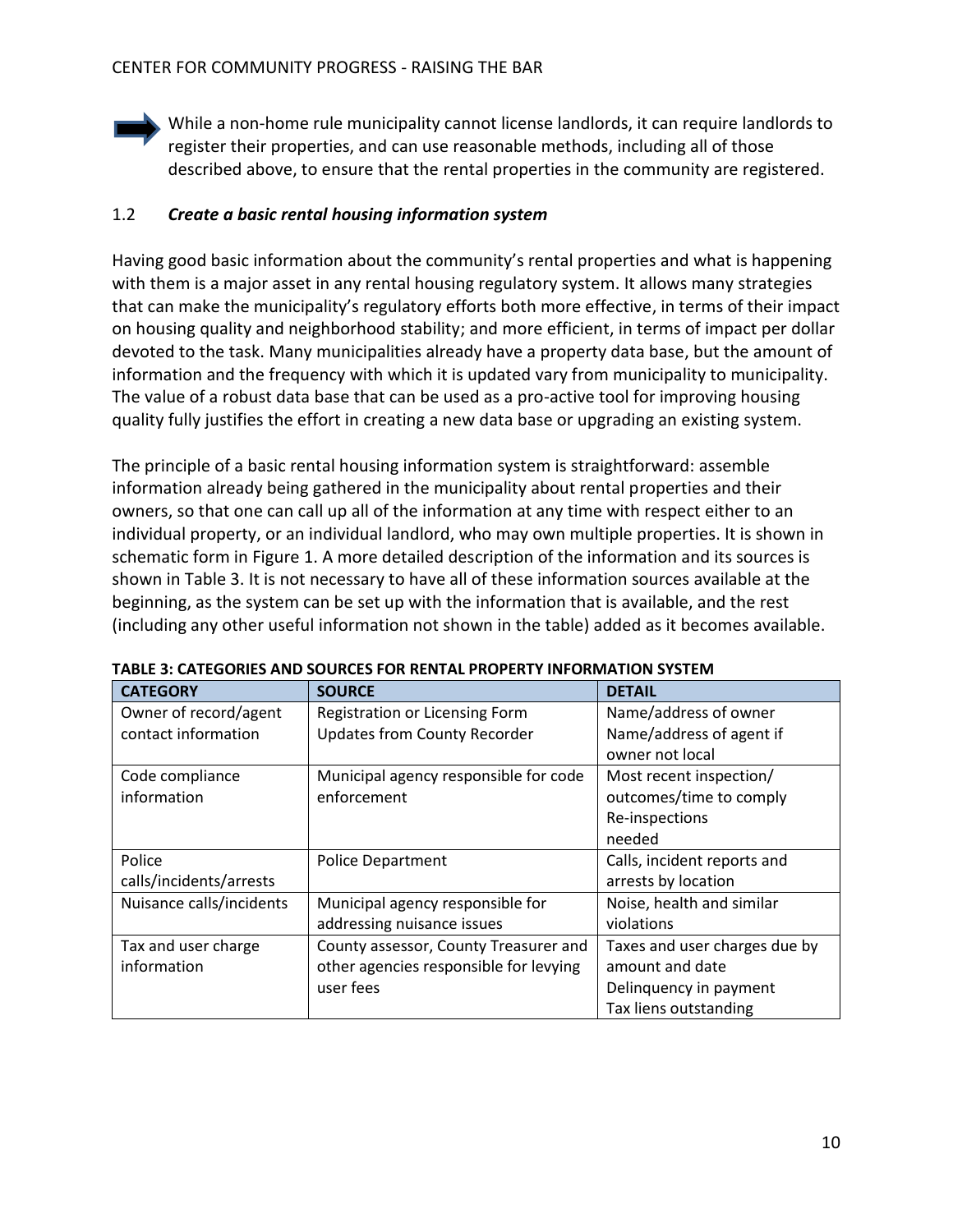FIGURE 1: SCHEMATIC REPRESENTATION OF BASIC RENTAL PROPERTY INFORMATION SYSTEM

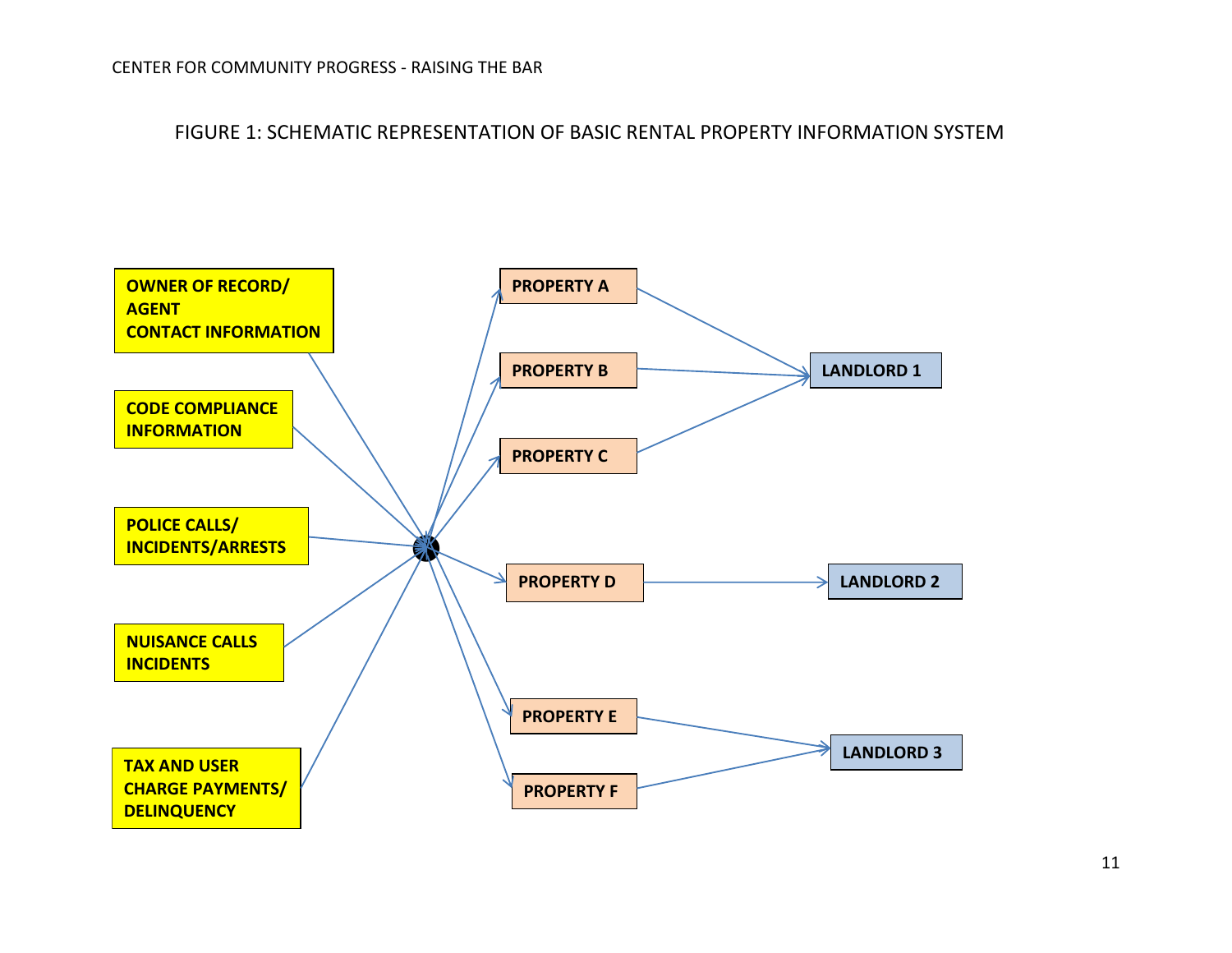#### 1.3 *Move to a performance-based regulatory system*

In order to establish a performance-based regulatory system, a municipality must have two key elements in place: (1) a well-functioning landlord licensing process; and (2) a basic rental property information system.

No municipality has unlimited resources. The best regulatory framework is one which effectively distinguishes between those landlords that are responsible owners and managers, and those who are not, and focuses the greater part of the municipality's efforts on the second group. One of the greatest benefits of having the property information system up and running, is that it gives the municipality a powerful tool for evaluating landlord performance, identifying problem buildings and landlords, and targeting resources to the problems. Brooklyn Center, Minneapolis has designed a good system for doing this, which we will describe below.

Brooklyn Center annually determines the number of property code and nuisance violations, and police service calls, for each property. They then use that information to classify each property from Type I through IV, as follows: $1$ 

- Properties are first scored on the basis of the number of property code and nuisance violations; for example, to be considered a Type I property, a one or two family house must have had no more than 1 violation during the preceding year.
- The property score is then adjusted on the basis of the number of validated calls for disorderly conduct and Part I crimes. To retain the same ranking, a one or two family house must have had no more than 1 validated call during the year.

If a property has had 2 or 3 calls, its score is reduced by one category; if more than 3, by two categories.

The classification of properties from Type I to Type IV is then used by Brooklyn Center to determine (1) the obligations of the landlord going forward; and (2) the level of monitoring by the municipality; that is, how often the property is scheduled for inspection, and what other steps, if any, the municipality will take to bring the property and the landlord up to the community's standard. The higher the property is classified, the fewer obligations are placed on the landlord, and the less often the property is inspected.



 $\overline{a}$ 

Municipalities going to a performance-based system should add tax compliance to the factors used to classify property. The information is readily available, and failure to pay property taxes and municipal user charges in a timely fashion, or at all, is a hallmark of a

<sup>&</sup>lt;sup>1</sup> The full description of the Brooklyn Center scoring system can be found at <http://www.cityofbrooklyncenter.org/DocumentCenter/Home/View/118>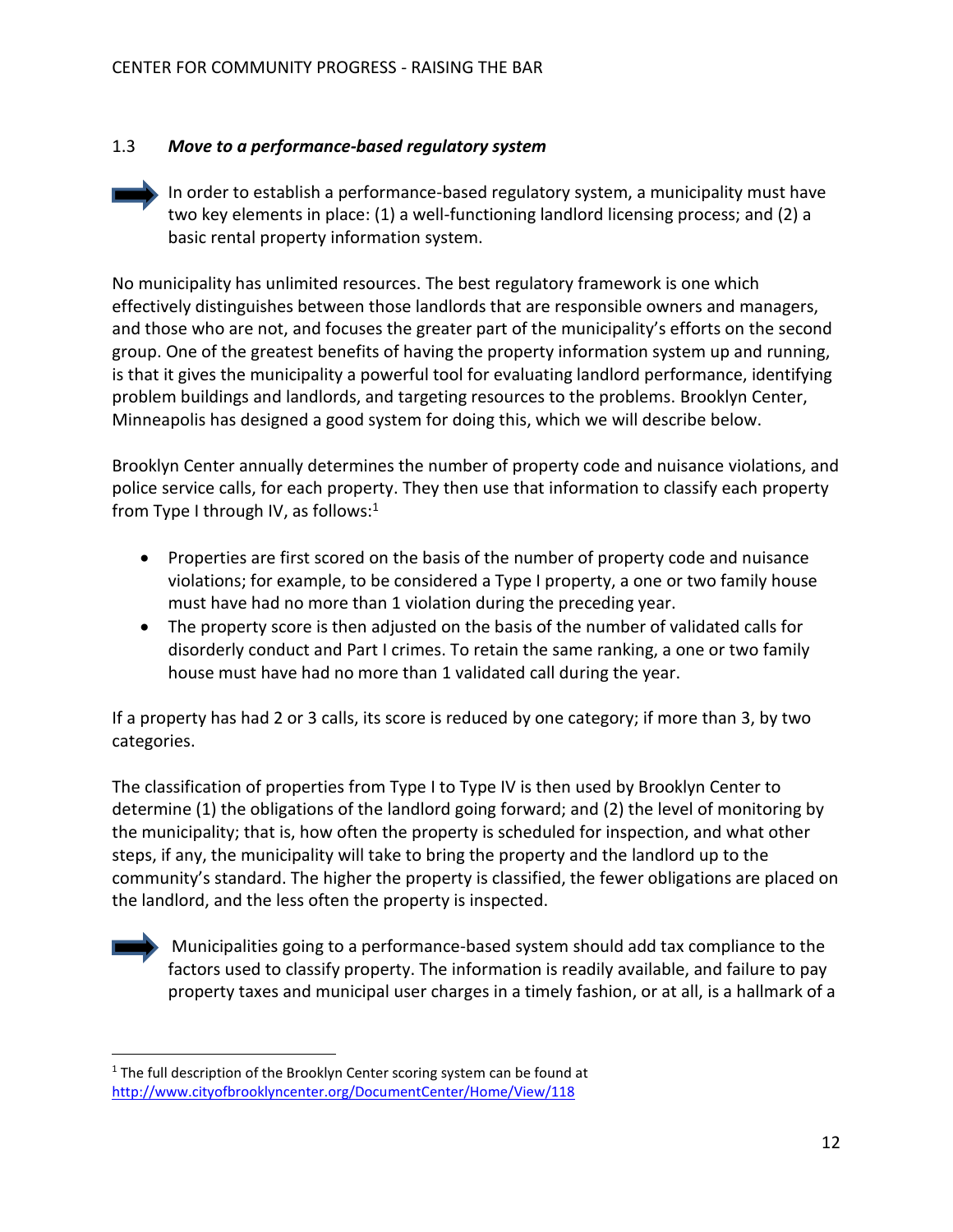problem landlord, and including tax compliance in the system will provide inducement to landlords to pay their taxes.

Table 4 on the following page shows proposed landlord and municipal responsibilities in a performance-based system. They are divided into two categories – **basic requirements,** which are the fundamental requirements to make the system work and establish clear standards for landlords; and **optional provisions**, which are enhancements that can improve the system but are not essential to its functioning. The optional provisions can also be incorporated into the Good Landlord Program, described in Section 3.1. These are recommendations, and can be adjusted by individual municipalities to reflect local concerns and conditions.

A major advantage of the performance-based system is that it allows the municipality to focus its limited inspection resources. Thus, the municipality is not spending valuable time inspecting properties that are likely to be in good condition more often than necessary, and can devote its resources to the worst-performing properties.

In lieu of having municipal inspectors conduct licensing and re-licensing inspections, a municipality with limited personnel resources may want to consider either (1) creating a list of screened, approved private inspection firms that will conduct these inspections for a pre-determined fee, payable directly by the property owner to the firm, or (2) hiring through a competitive process a single firm to handle all inspections for a set fee. This can save the municipality money, and free up inspectors for more time-sensitive, urgent activities.

#### 1.4 *Implementing a performance-based regulatory system in a non-home rule municipality*

As we pointed out earlier, a non-home rule municipality cannot license landlords or rental properties. Non-home rule municipalities, however, have clear legal authority to require that property owners maintain their properties up to full compliance with all codes, and can use inspections, citations and liens to ensure that they do so. Moreover, they can require landlords to register rental properties, and can maintain a basic rental property information system as described in Sec. 1.2 above.

Procedurally, this means that non-home rule municipalities must approach a performancebased system somewhat differently. Using the rental property information system, they can identify on an annual basis which landlords are problem landlords; in other words, which properties have been triggered some minimum number of code citations, police calls or nuisance calls during the preceding year. The municipality can then impose requirements on the owners of those properties as described in Table 4, such as re-inspection, participation in crime-free housing and landlord training programs, and possibly additional fees.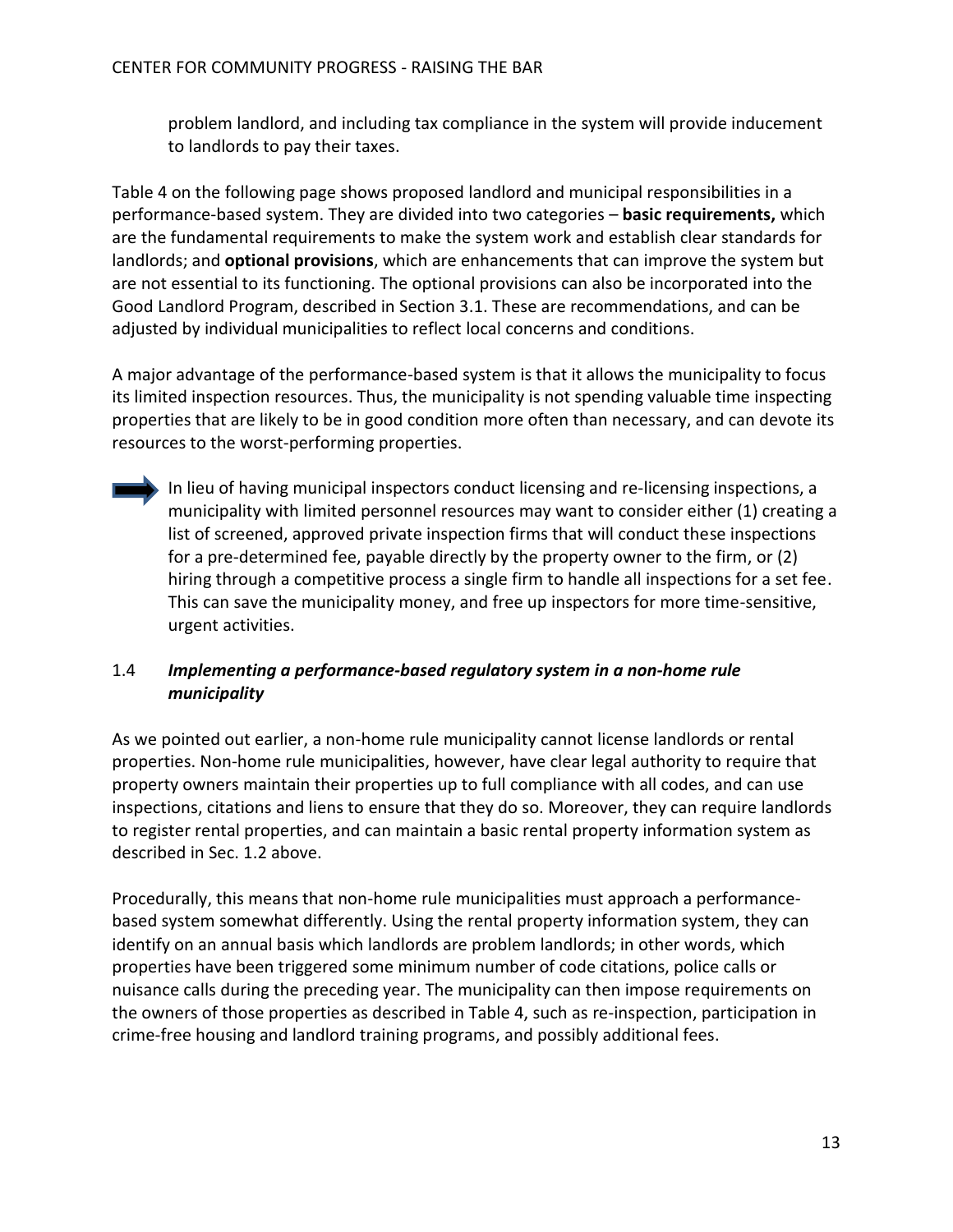|                        | <b>CLASSIFICATION</b>                                            |                  | $\mathbf{I}$                              | $\mathbf{III}$                                             | IV                                                                                      |
|------------------------|------------------------------------------------------------------|------------------|-------------------------------------------|------------------------------------------------------------|-----------------------------------------------------------------------------------------|
| <b>REQUIREMENTS</b>    | Re-licensing inspection<br>timetable                             | Every four years | Every two years                           | Annual                                                     | Every six months                                                                        |
|                        | Participation in landlord<br>improvement program<br>(see note 1) | Encouraged       | Encouraged                                | Required                                                   | Required                                                                                |
|                        | Participation in crime-free<br>program (see note 2)              | Encouraged       | Encouraged<br>(see note 3)                | Required                                                   | Required                                                                                |
| <b>BASIC</b>           | Other requirements                                               | None             | None                                      | None                                                       | Must complete remedial<br>action plan which must be<br>approved by municipal<br>officer |
| PROVISIONS<br>OPTIONAL | License fee                                                      | Base fee         | Base fee                                  | Base fee + added<br>'problem property'<br>fee (see note 4) | Base fee + higher added<br>'problem property' fee<br>(see note 4)                       |
|                        | Eligible for purchase of<br>public property                      | Yes              | Yes, subject to<br>case by case<br>review | No                                                         | No                                                                                      |
|                        | Eligible for good landlord<br>incentives                         | Yes              | Yes, if meets<br>conditions               | No                                                         | No                                                                                      |

#### **TABLE 4: LANDLORD AND MUNICIPAL REQUIREMENTS UNDER PERFORMANCE-BASED REGULATORY SYSTEM**

Notes:

(1) See Section 2 for further discussion.

(2) This can be combined into a single program with the landlord improvement program, or run as a separate initiative.

(3) May be required if criminal or related matters make up principal reason for lower rating.

(4) See Section 3 for further discussion of fees.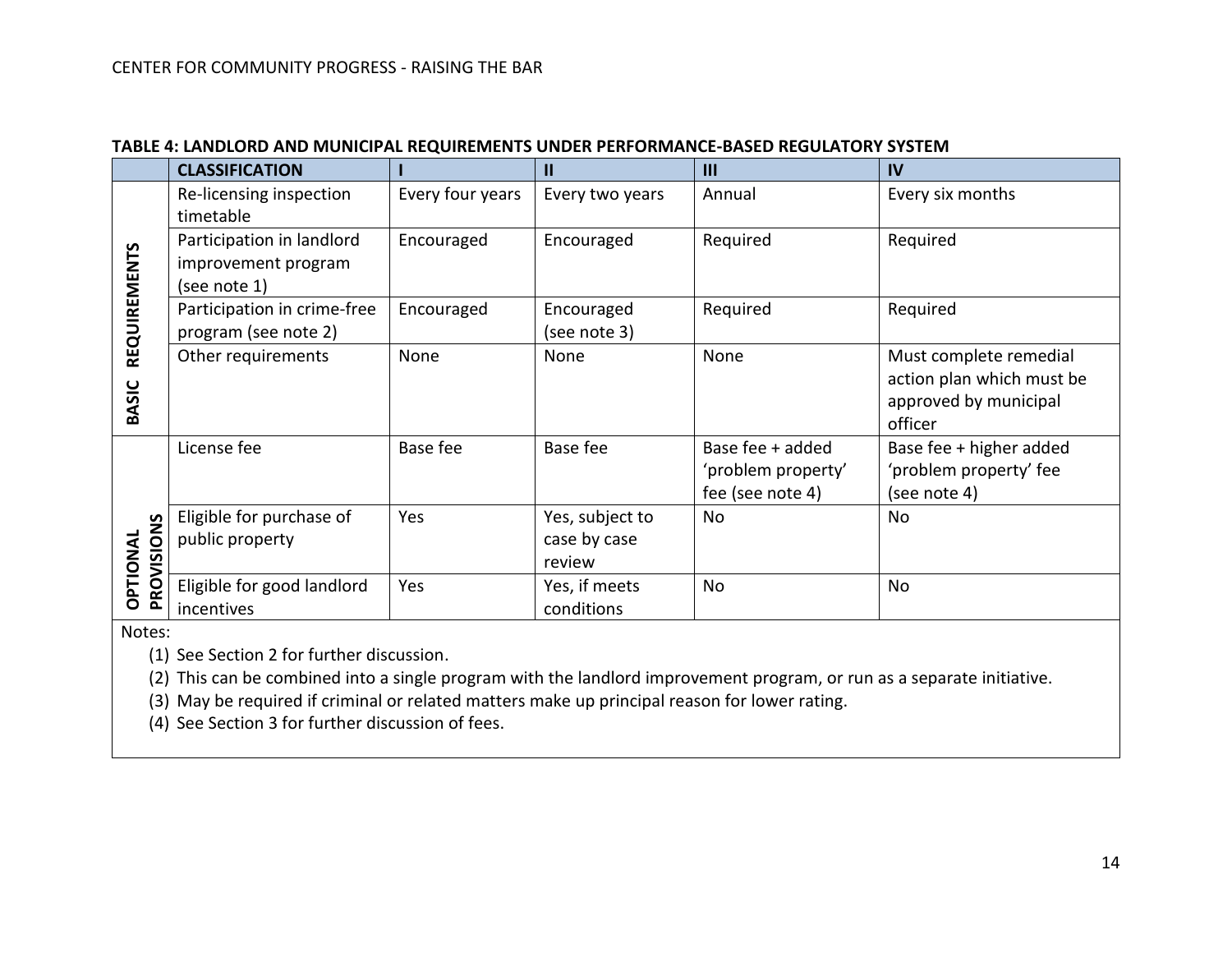If a non-home rule municipality wants to impose a fee on problem landlords as discussed in Section 3 below, it must be able to document that the costs that the fee is designed to cover are "specifically and uniquely attributable" to the landlord's activities, which could be characterized as a "chronic nuisance" fee. This is where having the information system becomes critical. That information, in conjunction with a straightforward analysis of the cost of code enforcement activities, police calls, etc., can become a sound basis for such a fee. Given the history of litigation over the "specifically and unique attributable" feature of Illinois law governing fees, however, a municipality imposing a fee on landlords may risk litigation, at which point the quality of its documentation of landlord impacts may be closely scrutinized.

## **PART II RAISING THE BAR FOR PROPERTY MANAGEMENT AND MAINTENANCE**

Most of the landlords in South Cook County are small scale 'mom and pop' landlords, and many do not live near their properties. Some are irresponsible, but more are likely to be responsible individuals who are unable for many different reasons to give their properties the attention they need, leading to inadequate maintenance and management quality. These issues can take many different forms, including:

- Failure to maintain building and grounds in visually appropriate condition
- Failure to make repairs in timely fashion
- Failure to ensure uninterrupted utility service
- Failure to address public safety issues associated with the property
- Failure to perform appropriate pre-lease tenant screenings
- Failure to use appropriate lease documents
- Failure to evict problem tenants when appropriate

Raising the bar in all of these areas will benefit responsible tenants, responsible landlords, and the community as a whole.

All of the recommendations in this section may be implemented either through intermunicipal cooperation or regional support programs, or through partnerships with existing high-capacity organizations in the Chicago area. Municipalities should carefully explore both options before deciding whether to initiate their own program. For this reason, some of these recommendations are not presented in as much detail as those in the previous section.

## *2.1 Create a manual of good landlord practice*

*Every* existing landlord in each municipality, as well as every individual acquiring property in the municipality, should be given a manual which lays out the responsibilities of landlords and the standards of good landlord practice, both in general and with respect to the provisions of any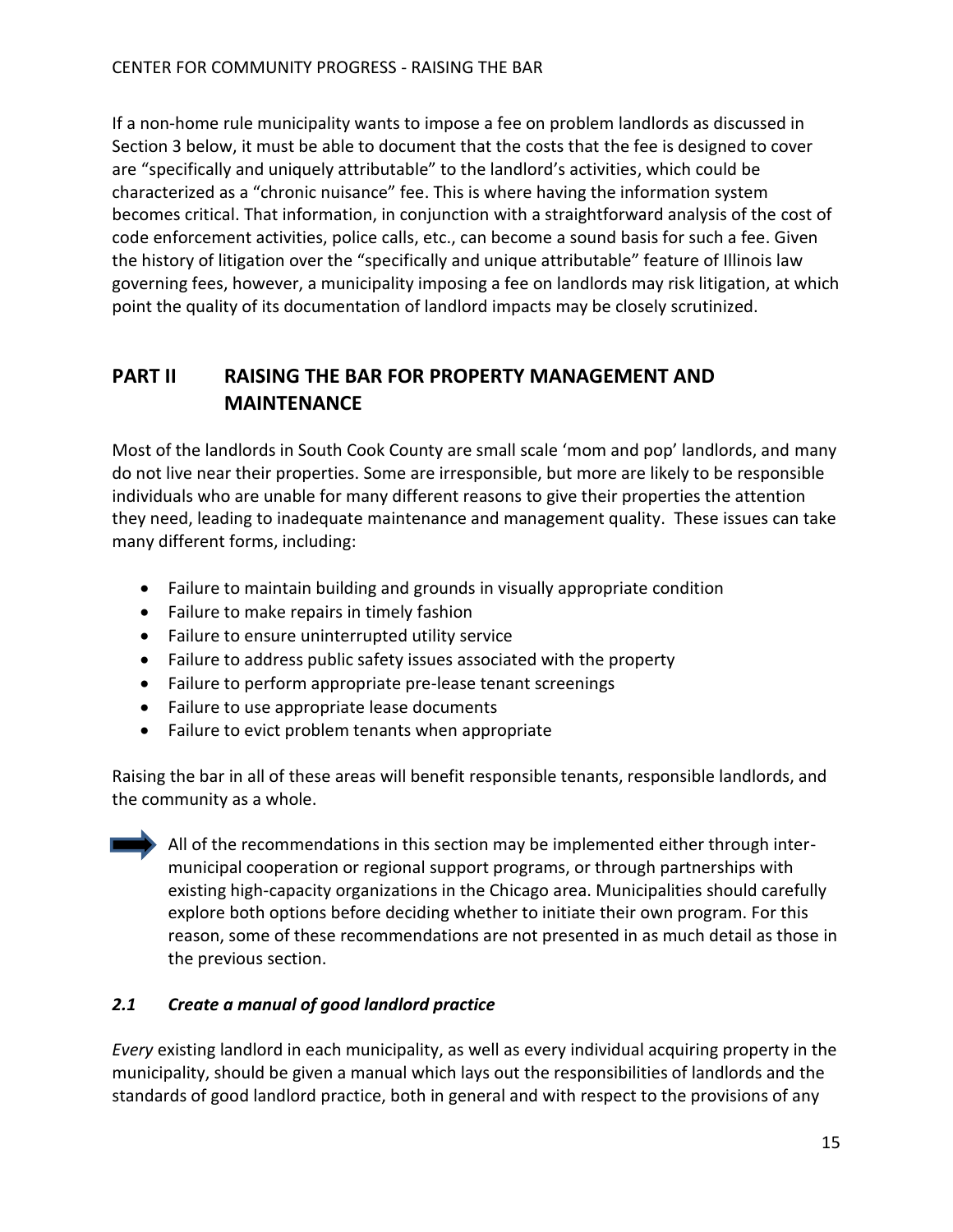applicable ordinance specific to that municipality. The manual should include a recommended form lease.

There are a number of existing manuals that have been created by municipalities (links to a number of these are provided in Section 5 of this guide). Rather than re-invent the wheel, the best approach for a municipality is to use a good existing model (which ideally should be used by all municipalities in South Cook County), with an additional section or insert with information about the municipality's ordinances and requirements, along with information about the municipality, such as contact information for local officials, recycling guidelines, and contact information for local licensed businesses that provide services, such as contractors and tradespeople, useful for landlords.

## *2.2 Create a 'landlord academy'*

**A landlord academy** is shorthand for a well-organized and integrated series of training and technical assistance programs offered landlords in the municipality. A landlord academy can include assistance through a variety of programs and modalities, including:

- Training programs for landlords, which can include both basic courses and advanced or specialized courses in subjects such as equipment maintenance, legal issues or financial management.
- Crime-Free programs, which are already used by some South Cook municipalities, could be integrated into the landlord academy.
- If resources permit, hands-on technical assistance, something like a SCORE (Service Corps of Retired Executives) program for landlords, can be very productive. It can use retired contractors, inspectors, building superintendents, landlords and others to provide one-on-one assistance to landlords, either on an ongoing basis or as needed.
- Access to one-on-one assistance could be something offered only to landlords who are participating in the good landlord program, and used as an inducement to get landlords to participate. In the other direction, landlords who have received low scores for their properties could be *required* to participate in training courses.



This is another area where individual municipalities should work cooperatively to offer courses, potentially in partnership with an existing organization that already does so.

#### *2.3 Create a landlord partnership association or strengthen an existing organization*

A strong, effective partnership between the municipality and its landlords can be an asset to both the landlords and the community as a whole. A good model is the Brooklyn Center, Minnesota Association for Responsible Management (ARM). As presented on that city's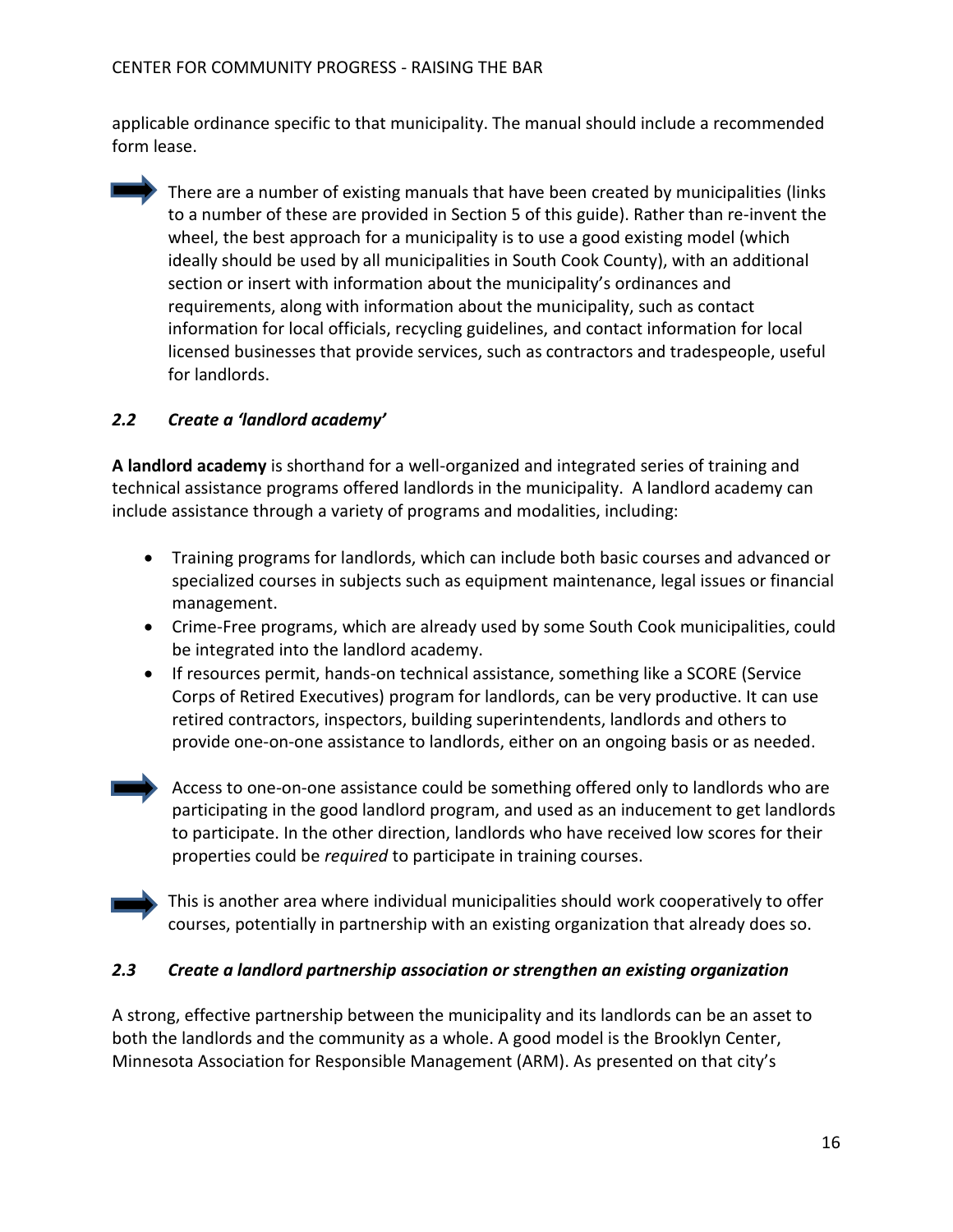#### CENTER FOR COMMUNITY PROGRESS - RAISING THE BAR

website,<sup>2</sup> the objectives of the ARM are as follows:

- Serve as a networking resource for property managers
- Educate and inform property managers about current municipal initiatives
- Improve the safety and quality of all rental properties in the municipality to improve and maintain the municipality's image with citizens and neighbors
- Increase ARM meeting awareness and attendance
- Promote resources for property managers and tenants
- Provide more accessible dialogue between government, residents, and property managers

This is a different type of entity from those landlord associations which are organizations, often informal ones, of the landlords themselves. Creating such an entity, and actively encouraging landlord participation, can serve not only as a spur to more responsible landlord operations, but as a communications link between local government and the landlord community. That, in turn, requires the ongoing involvement of key municipal officials with direct responsibility for issues relevant to rental properties, including police and code enforcement personnel; and the regular but less frequent involvement of other municipal officials.

This approach is used in Brooklyn Center, where landlords who fall into categories III and IV are required to participate in ARM. The landlord improvement program shown in Table 4 can be conducted through a landlord partnership association. The association can either be specific to a single municipality, or it can be an area-wide organization.

## *2.4 Build a registry of qualified property management companies*

Where landlords are located more than a few miles from their properties, or where their ability to become effective property managers is limited for other reasons, high quality third-party property management can make the difference in bringing about sound, well-maintained rental properties.

Municipalities should encourage landlords, particularly those where there is evidence of limited capacity to manage their properties on their own, to use professional management. Two steps municipalities can take are:

- Creating a registry of approved or licensed, property management companies; and
- Offering incentives, such as a partial fee rebate or waiver of other requirements (such as taking training courses) to problem landlords who hire approved managers.

The question has been raised whether there are in fact enough qualified professional property managers interested in managing scattered single family rental properties in South Cook

 $\overline{a}$ <sup>2</sup> See [http://www.municipalityofbrooklyncenter.org/index.aspx?NID=234](http://www.cityofbrooklyncenter.org/index.aspx?NID=234)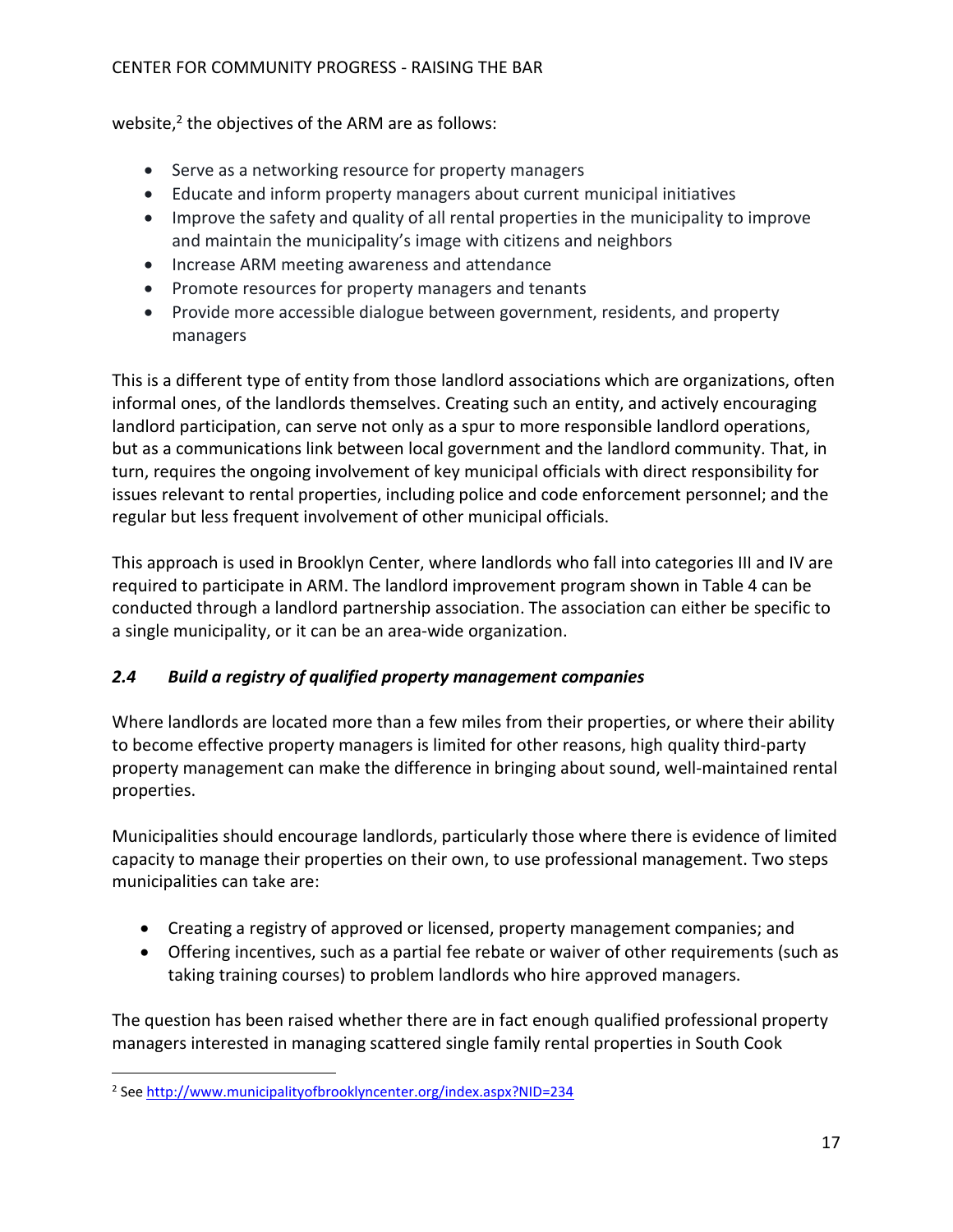County. If the answer is no, municipalities may want to work with their neighbors or with SSMMA to pursue one or more of the following steps:

- Identify qualified management firms in Chicago or elsewhere within the metropolitan area, and offer them inducements to open a South Cook County branch operation; and
- Create, perhaps in partnership with an existing firm or non-profit entity, a new management company dedicated to property management in South Cook County.

Although over time, good property management pays for itself – and is often profitable – either of these two steps might require that the public sector provide some 'seed money' to get the project started.

## **III PROVIDING INCENTIVES TO RESPONSIBLE LANDLORDS**

The reason to provide incentives is to complement the regulatory strategy, and build an evergrowing pool of responsible landlords who meet good practice standards with respect to leasing and operations in South Cook County. While regulations can discourage *bad* actors, incentives reinforce and encourage good, responsible operations.

## *3.1 Create a 'good landlord' program*

While incentives can be employed individually or separately, they are likely to have much more impact if they are 'bundled' into a comprehensive program, under an umbrella such as a 'good landlord program' or similar term. Under such a program, landlords that meet the criteria to participate can become members of the program, and obtain all of the benefits of the program.

Alternatively, as the airlines do with their loyalty programs, the benefits can be 'tiered', so that 'silver' landlords are eligible for one set of incentives, but 'gold' landlords are eligible for those and more. This can easily be integrated with the performance-based regulatory system described above (Section 1.3).

There are two basic approaches to setting the eligibility for a good landlord program (or for incentives separately):

- (1) The best approach is to base eligibility on performance. Any landlord who meets the criteria (as described in Section 1.3) on his or her properties during the preceding year would be eligible. That approach requires that the municipality have its property information system up and running.
- (2) The alternative approach is an 'aspirational' one; in other words, landlords become eligible by *making a pledge to meet the criteria* by signing onto a landlord code of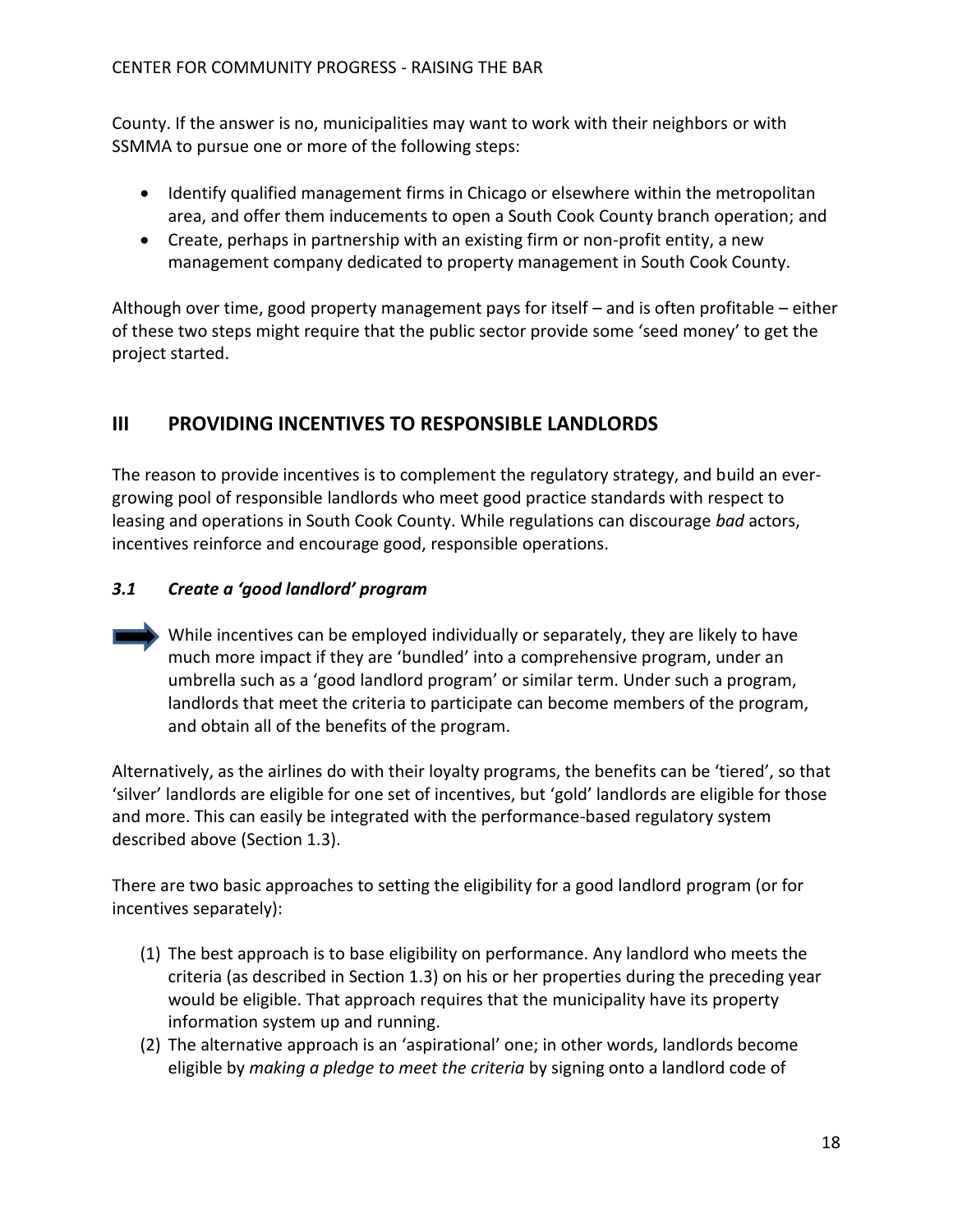conduct. If, after making such a commitment, the landlord fails to meet the criteria, she is removed from the program.

The two can be combined in a system which accepts any landlord who makes the pledge into the program, but limits 'gold' benefits to landlords who both make the pledge and meet a high standard of performance.

#### *3.2 Offer multiple low cost/no cost incentives*

There are many incentives that municipalities can offer landlords which cost the municipality little or nothing. These incentives can be bundled into a package that is made available to all participants in the good landlord program, including:

- Provide access to free one-on-one technical help with specific management or maintenance problems. The municipality can line up a small group of people, including property managers, lawyers, and the like, who agree to be available for a modest amount of time for this program.
- Designate a police officer as an ongoing liaison with landlords, to assist not only in crime-free programs, but with specific problems or concerns.
- Regular (monthly or bi-monthly) forums between key municipal officials and landlords where both municipal and landlord concerns can be discussed informally and openly.
- Provide fast-track approval of permits for property improvements.
- Offer free advertising of available rentals on the municipal web site and in local newspapers, particularly free weekly merchandising papers.
- Negotiate discounts for good landlords on goods and services at local merchants or from local contractors.
- Provide free or low-cost equipment such as smoke or carbon monoxide detectors, security locks, etc. Municipalities may be able to acquire these in bulk from retailers either as a contribution or at a significantly discounted cost.
- Provide free radon testing.

The specifics of the bundle would vary from municipality to municipality, based on what are seen as the most appealing to landlords, and what is feasible, in terms of availability of volunteers, donation of materials and services, etc.

#### *3.3 Design fee structures as incentives*

Municipalities can use the way they charge fees to act as incentives for responsible rental operations. This can happen in two general ways:

 Offering good landlords reduced fees for fee-charged municipal services, such as building permit fees for property improvements, crime-free housing fee or garbage removal fees, where feasible.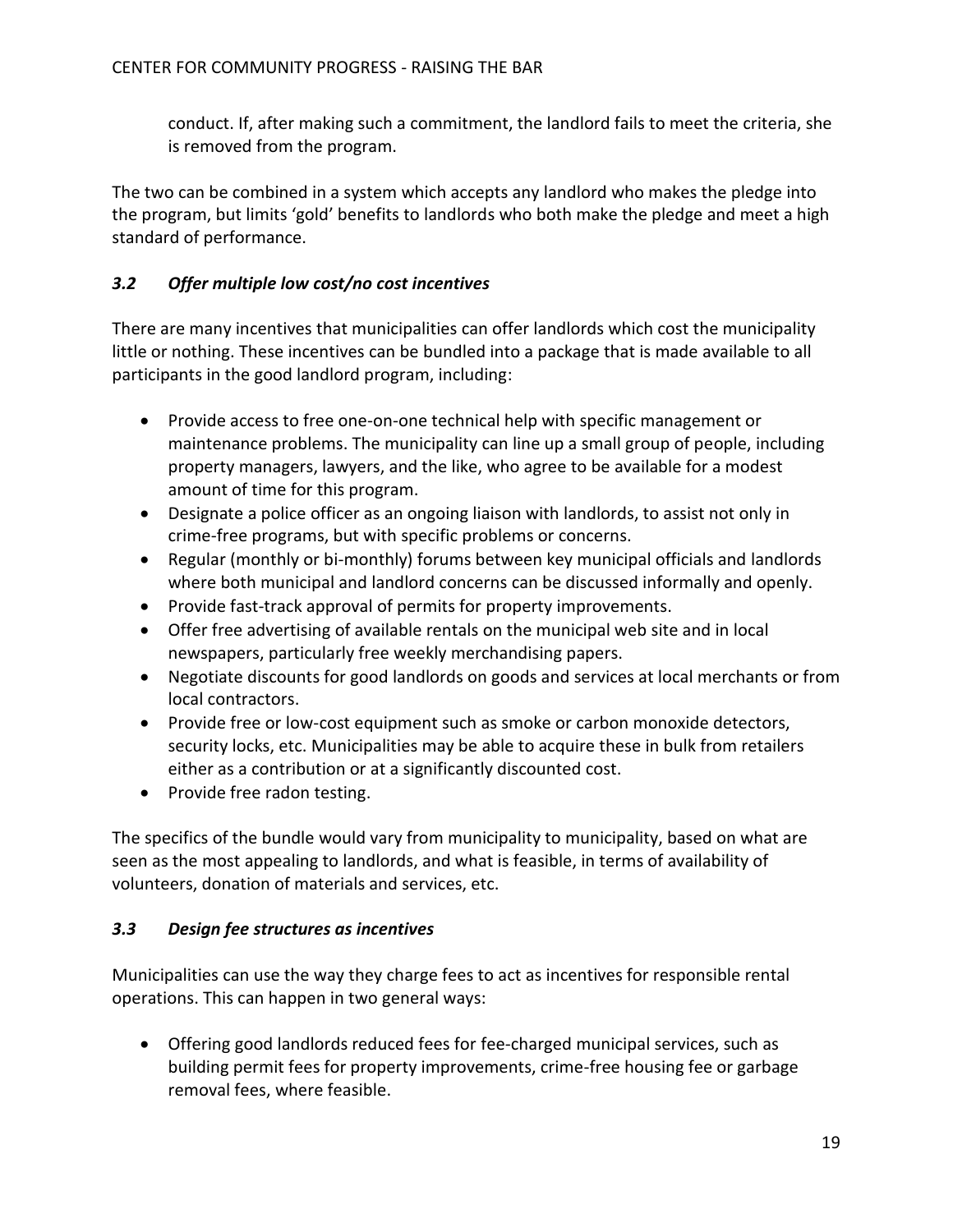Structuring fees associated with rental properties to function as incentives, by adjusting the fee in keeping with landlord performance as discussed below.

While the first is largely self-explanatory, the second can take different forms that may need some discussion.

## **3.3.1 Basic licensing fees**

Licensing fees should be kept as low as municipal financial circumstances permit, in order to maximize compliance with the licensing ordinance. They should *not* be seen as a vehicle for generating municipal general revenue. If feasible, the licensing fee should be no more than the administrative cost of the program, which should most probably not be more than \$10/year per property. Similarly, the basic licensing inspection should be free if possible, along with the initial follow-up inspection if the property failed to meet the basic licensing requirements. Substantial fees, however, may be charged for subsequent re-inspections, and penalties charged for failure to qualify for the license.

We do not recommend that landlords who do not comply with licensing requirements be required to make their tenants vacate their units, unless the property fails to meet basic health and safety standards for occupancy. Such requirements penalize the tenants more than they do the owner.

## **3.3.2 Disproportionate impact fee**

A highly creative approach is followed by municipalities in Utah, based on a state enabling law<sup>3</sup> that has two parts:

- Municipalities impose a **disproportionate impact fee** on rental properties, based on a formal analysis that determines the disproportionate impact that those properties have on the cost of municipal police, fire and code enforcement. In some municipalities, the fee can be \$200/year or more.
- Municipalities establish a **good landlord program**. Landlords who qualify for the good landlord program receive a rebate of the disproportionate impact fee (except for a modest amount, usually between \$5 and \$10/year, for administrative costs).

This program is widely used in many Utah municipalities, and is credited with significant improvements in the quality of rental housing operations and maintenance. It is critical that it be based on a solid, defensible, analysis of municipal costs. This is particularly the case in Illinois, where the courts have imposed strict standards on fees imposed by municipalities. If this is an area municipalities want to pursue, it may be appropriate to have the SSMMA or

 $\overline{a}$ <sup>3</sup> The Utah enabling law can be found at Utah Code, Title 10, Chapter 1, Section 203.5 and can be accessed at [http://le.utah.gov/code/TITLE10/htm/10\\_01\\_020305.htm](http://le.utah.gov/code/TITLE10/htm/10_01_020305.htm)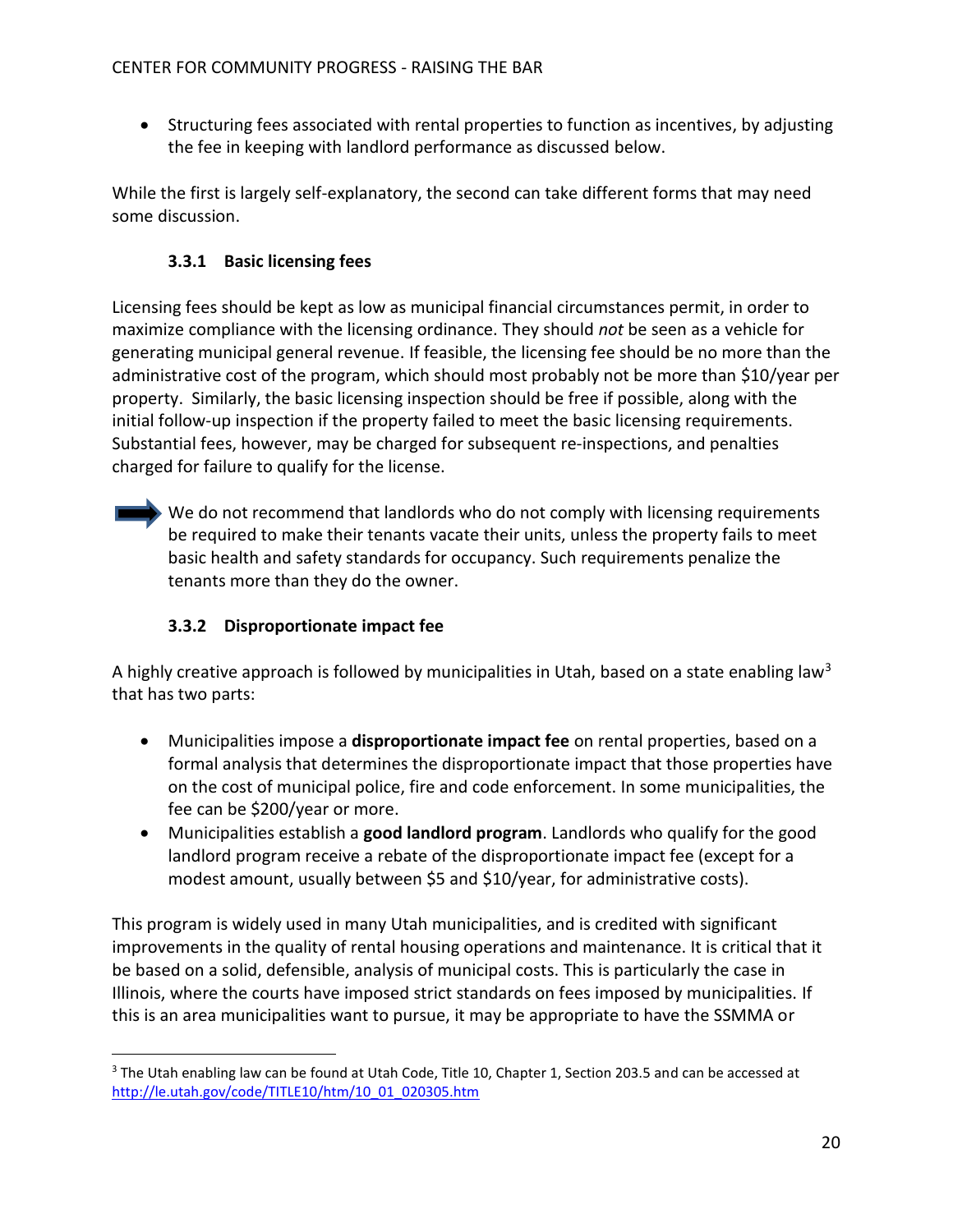another regional body conduct or commission a disproportionate impact study on behalf of multiple municipalities, or develop a standard template for municipalities' use.

Setting up such a program should not be construed as a criticism of all landlords, but simply a recognition that the impacts of rental and owner-occupied housing vary (if the study finds that they do not, no fee would be imposed), but that the disproportionate impacts can be reduced and even eliminated by responsible landlord actions.

## **3.3.3. Graduated licensing fee**

A variation on the licensing fee is to add a performance-based fee to the basic fee, as shown in Table 4. Under a performance-based fee:

- Landlords and properties who fail to meet adequate standards (categories III and IV) would be assessed a supplemental licensing fee for the following year.
- At the end of the year, if the properties improved to category I or II, the landlord would receive a rebate of a portion of the supplemental licensing fee. The rebate could be a standard amount, or could be based on the degree of improvement. Alternatively, the municipality could reduce or waive the fee for the coming year.
- A different way to achieve the same goal is to set a single licensing fee, but require that it be paid on the same schedule as the inspection schedule; so a category I landlord in would pay the fee once every 4 years, but a landlord in category IV would be required to pay every 6 months.

This approach offers landlords a concrete incentive for improving the quality of their operation.

## *3.4 Other possible good landlord incentives*

The ideas in this section are offered as additional options to consider, depending on resource availability, policy preferences, and appropriateness for the particular municipality.

## **3.4.1 Security deposit guarantee**.

In less affluent communities, landlords periodically find a prospective tenant who meets all of the requirements for a lease but lacks the funds for the full security deposit. In this program, the municipality provides a qualified good landlord with a guarantee of the additional amount the tenant needs to meet the security deposit requirement. Because such a program expands the pool of potential qualified tenants, it is likely to be highly attractive to landlords. While there is no direct cost to the municipality, it does place some amount of public funds at risk.

## **3.4.2 Make designated landlords eligible to purchase vacant properties owned by the municipality or land**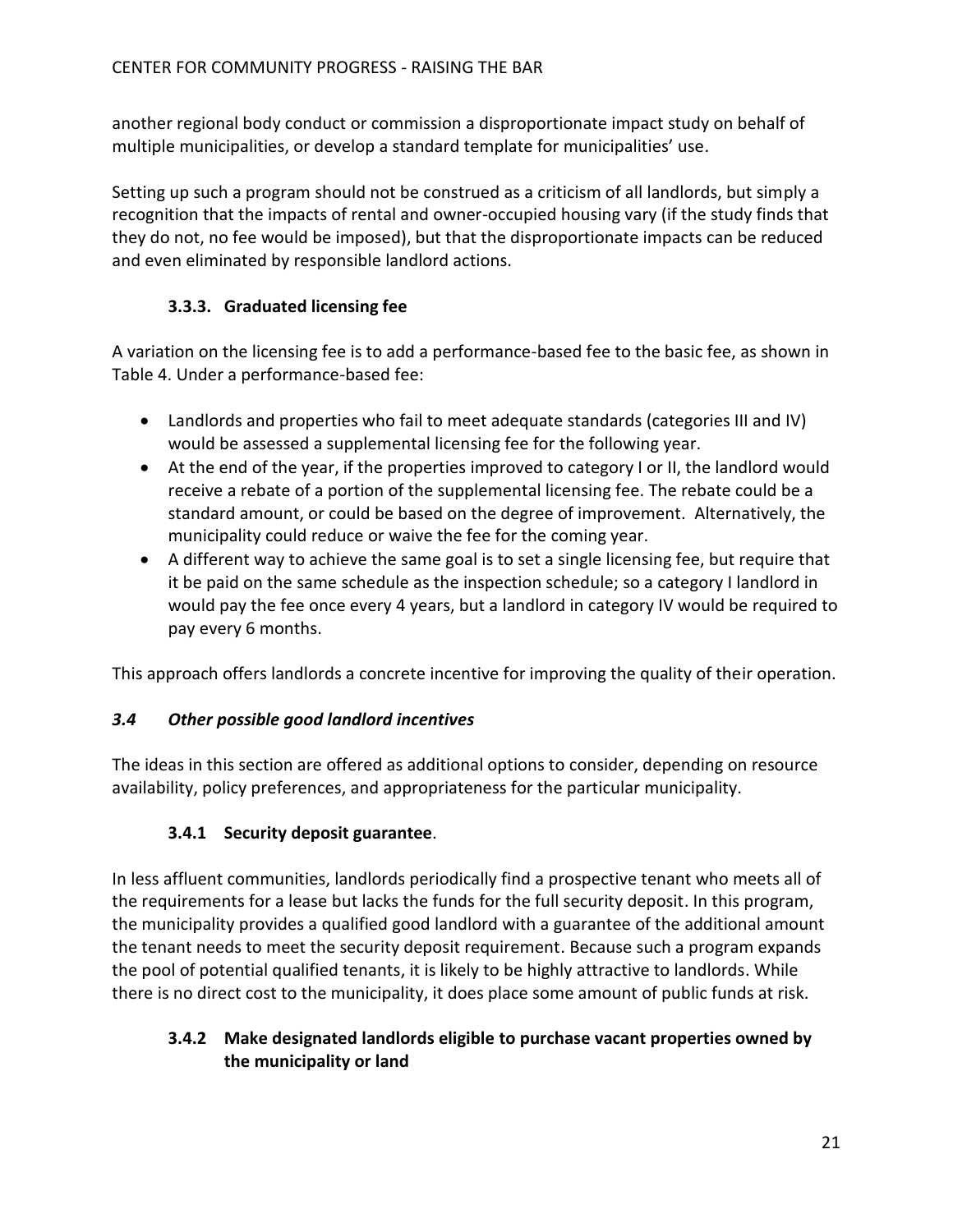This supports the goal of increasing the pool of responsible landlords. It is only meaningful, however, if the municipality and/or land bank have an inventory of properties available, which can be offered to landlords by the public sector at prices that are advantageous to landlords without resulting in loss to local governments. There may be some opposition for such an initiative from those who believe that local governments should sell single family properties only to owner-occupants or to the highest bidder. While owner-occupancy is important and should be encouraged, it is in everyone's interest to encourage responsible landlords, particularly when, for various reasons, qualified homebuyers may be too few to absorb the available housing stock.

## **IV OPPORTUNITIES FOR INTER-MUNICIPAL AND REGIONAL COOPERATION**

Most municipalities in South Cook County are small, both in area and population, and have limited resources, both with respect to the number of professional staff they employ as well as the funds over which they have discretion. While the landlord strategies described in this short guide can be implemented by individual municipalities, many may benefit from being done either by a number of municipalities pooling their resources or by a regional agency, either because it is more cost-effective to have the activity more centralized, or because it may require specialized staff or discretionary seed funds that may be more likely to be available from a regional organization.

Table 5 on the following page describes how each of the different programs and initiatives described in the guide might lend themselves to inter-municipal or regional implementation.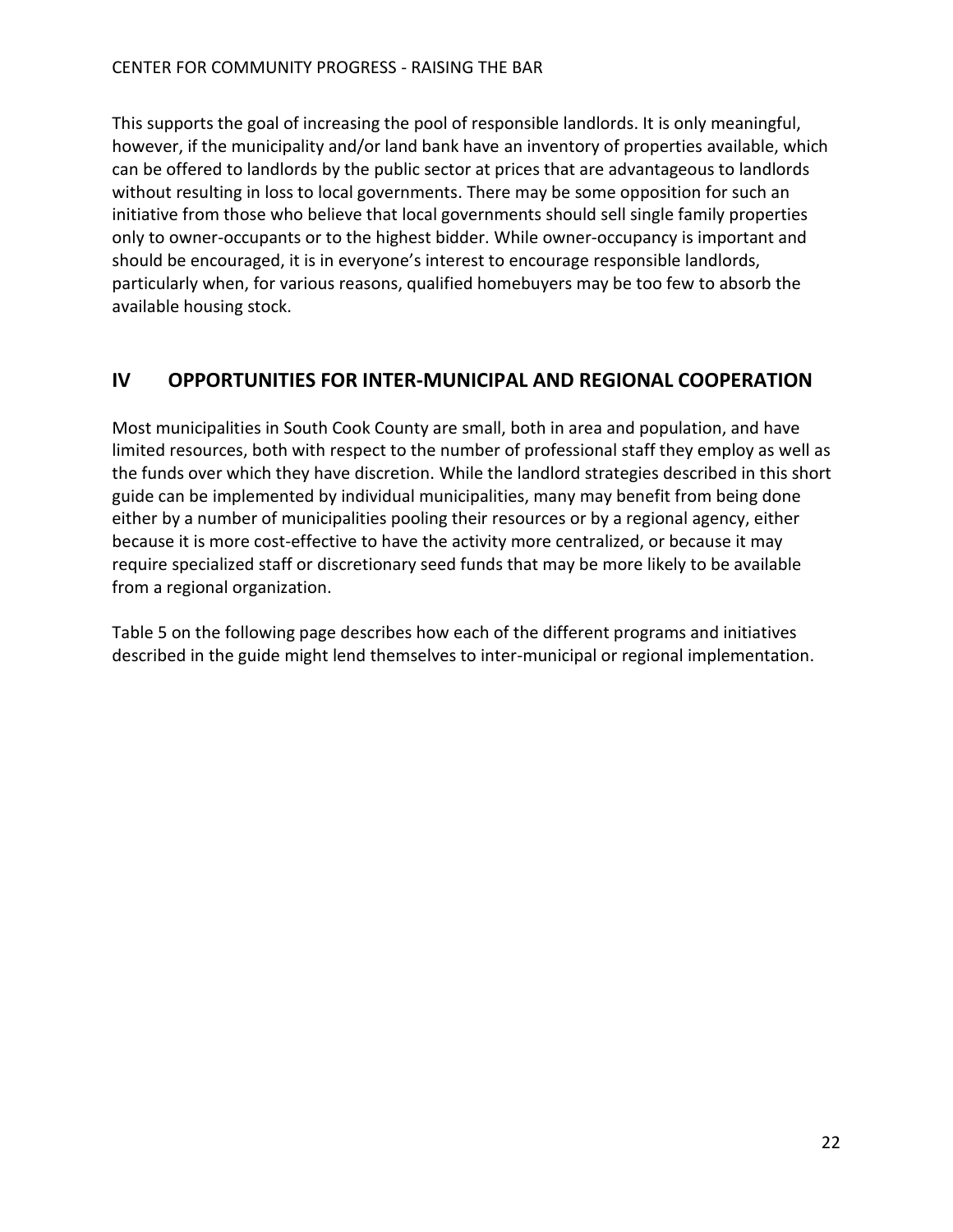| SEC.        | <b>PROGRAM</b>          | POTENTIAL INTER-MUNICIPAL OR REGIONAL ROLE                                     |
|-------------|-------------------------|--------------------------------------------------------------------------------|
| 1           | Getting landlords into  | If municipalities adopt a common ordinance, many operational functions         |
|             | the system              | such as mailings and web-based information can be centralized to reduce        |
|             |                         | overhead costs.                                                                |
|             | Creating a basic rental | Municipalities can share an information system, or the system can be           |
|             | housing information     | maintained by a regional agency, to reduce overhead costs and increase         |
|             | system                  | access to qualified personnel.                                                 |
|             | Utilize an app for      | A regional agency can identify a suitable product and disseminate              |
|             | reporting unlicensed    | information to interested municipalities, and provide training in              |
|             | or other problem        | municipalities that adopt the program.                                         |
|             | properties              |                                                                                |
|             | Performance-based       | If the information system is maintained by a single entity on behalf of        |
|             | regulatory system       | multiple municipalities, that entity can do the tracking and classifying of    |
|             |                         | landlords, and provide that information to participating municipalities.       |
|             | Creating a list of      | This is a service that can be provided by a regional agency for                |
|             | screened and pre-       | participating municipalities.                                                  |
|             | approved inspectors     |                                                                                |
| 2           | Create a manual of      | A single manual can be developed, either by a regional agency or by an         |
|             | good landlord practice  | existing high-capacity organization, and adopted (with appropriate             |
|             |                         | municipality-specific inserts) by participating municipalities.                |
|             | Create a landlord       | Since the scope of landlord training varies little if at all from municipality |
|             | academy                 | to municipality, and there are clear cost advantages in reaching a larger      |
|             |                         | pool of landlords, this could be done either by a regional agency or by an     |
|             |                         | existing high-capacity organization on behalf of participating                 |
|             |                         | municipalities.                                                                |
|             | Create a landlord       | This is an activity that might be shared between contiguous                    |
|             | association             | municipalities, in order to increase the available pool of landlords, and      |
|             |                         | better manage the administrative requirements of supporting the                |
|             |                         | association.                                                                   |
|             | Create a registry of    | This is a service that can be provided by a regional agency for                |
|             | qualified property      | participating municipalities.                                                  |
|             | management              |                                                                                |
|             | companies               |                                                                                |
| $\mathsf 3$ | Create a good landlord  | While there are advantages to having municipal programs, it may be             |
|             | program                 | desirable for contiguous small municipalities to create a single program to    |
|             |                         | reduce overhead costs.                                                         |
|             | Offer multiple low cost | A regional agency may be in a stronger position to package some of the         |
|             | incentives              | incentives that could be offered in the good landlord program.                 |
|             | Design fee structures   | If there are municipalities that want to pursue the disproportionate           |
|             | as incentives           | impact fee approach (Section 3.3.2) a regional agency could conduct or         |
|             |                         | commission the impact study that is needed to set the fee.                     |
|             | Security deposit        | Managing this program could be done by a single entity, either one             |
|             | guarantee               | municipality on behalf of multiple municipalities, or a regional body to       |
|             |                         | reduce administrative and overhead costs.                                      |
|             | Purchase of vacant      | This could be done through the land bank.                                      |
|             | properties              |                                                                                |

## **TABLE 5: POTENTIAL ROLES FOR INTER-MUNICIPAL COOPERATION AND REGIONAL AGENCIES**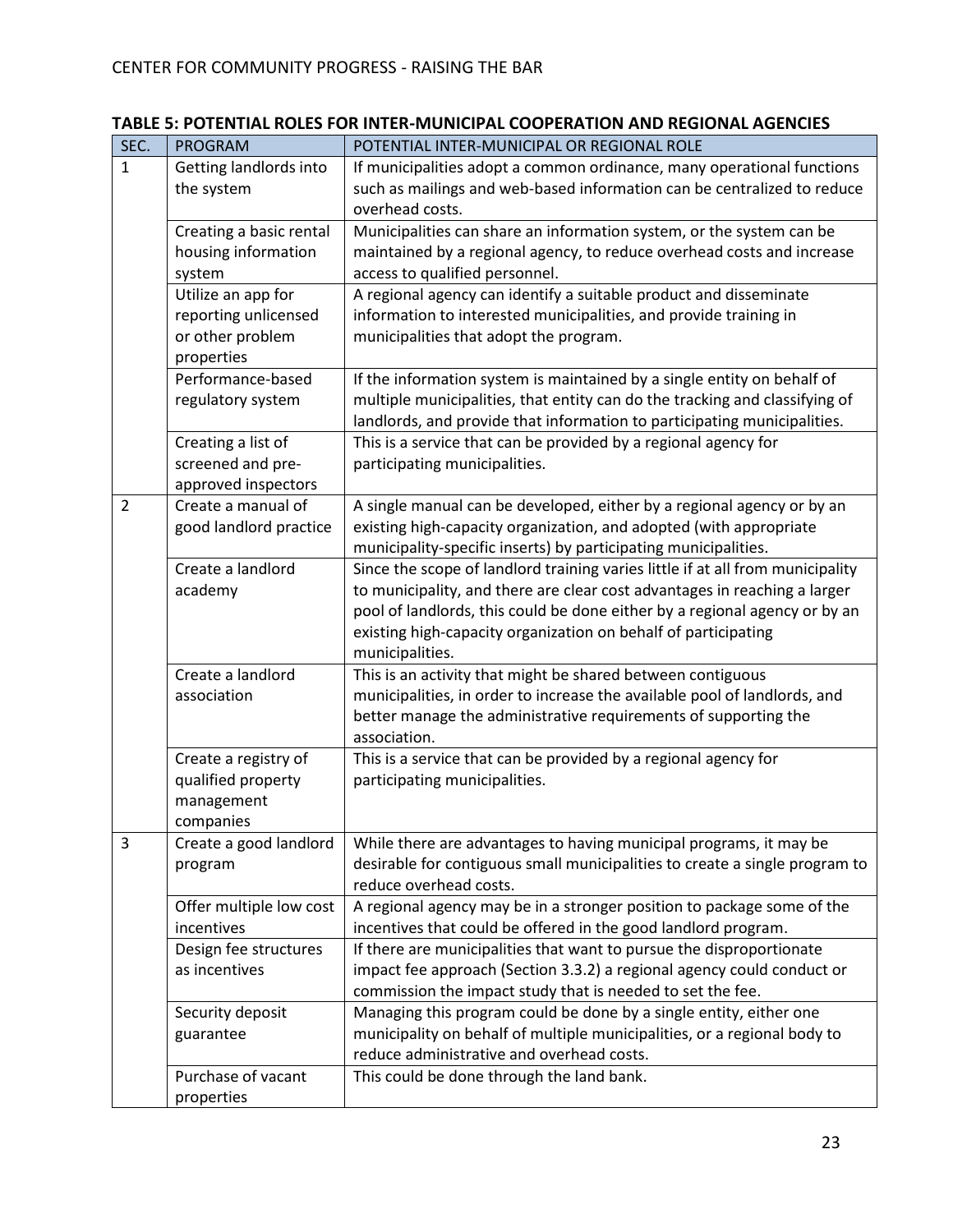## **V RESOURCES FOR FURTHER INFORMATION**

#### *General guides*

*Dealing with Problem Property Owners* section of the Building American Cities Toolkit from the Center for Community Progress.

<http://www.communityprogress.net/problem-property-owners-pages-201.php>

Alan Mallach 2010. *Meeting the Challenge of Distressed Property Investors in America's Neighborhoods.* Published by the Local Initiatives Support Corporation. [http://www.lisc.org/docs/publications/102010\\_Distressed\\_Property\\_Investors.pdf](http://www.lisc.org/docs/publications/102010_Distressed_Property_Investors.pdf)

Sarah Treuhaft, Kalima Rose and Karen Black 2010. *When Investors Buy Up the Neighborhood: Preventing Investor Ownership from Causing Neighborhood Decline.* Published by PolicyLink. [http://www.fhfund.org/wpcontent/uploads/2014/10/WHENINVESTORSBUYUPTHENEIGHBORH](http://www.fhfund.org/wpcontent/uploads/2014/10/WHENINVESTORSBUYUPTHENEIGHBORHOOD.pdf) [OOD.pdf](http://www.fhfund.org/wpcontent/uploads/2014/10/WHENINVESTORSBUYUPTHENEIGHBORHOOD.pdf)

#### *Landlord guides and manuals*

*Landlord Training Program: Keeping Illegal Activity out of Rental Property*. Prepared by Campbell DeLong Resources Inc. for the Bureau of Justice Initiatives, US Department of Justice. [http://www.communityprogress.net/filebin/pdf/toolkit/LandlordTrainingProgram\\_JohnCampb](http://www.communityprogress.net/filebin/pdf/toolkit/LandlordTrainingProgram_JohnCampbell.pdf) [ell.pdf](http://www.communityprogress.net/filebin/pdf/toolkit/LandlordTrainingProgram_JohnCampbell.pdf)

Portland Oregon *Landlord Training Program Manual.* This manual and the one from Durham North Carolina are both adapted from the Campbell DeLong guidebook to include specific information about state law and local regulations. <https://www.portlandoregon.gov/bds/article/96790>

Durham North Carolina *Landlord Training Program Manual* <http://durhamnc.gov/ich/cb/nis/Documents/landlordtrainingmanual.pdf>

The Community Investment Corporation in Chicago has developed a Property Management Manual for landlords, which can be downloaded (by chapter) from <http://www.cicchicago.com/landlord-resources-training/download-manual-and-forms/>

Greater Manchester (UK) Landlord Accreditation Scheme *Code of Standards and Management Practices.* While based on British law and practice, this contains a great deal of information relevant to US communities.

<http://www.stockport.gov.uk/2013/2998/43251/codeofstandardsandmanagementpractice>

HAP Housing, a nonprofit organization based in Springfield, Massachusetts, has developed an excellent comprehensive manual for landlords in Massachusetts. It comes as a CD along with multiple forms and documents, and can be ordered from HAP Housing for \$45. Order at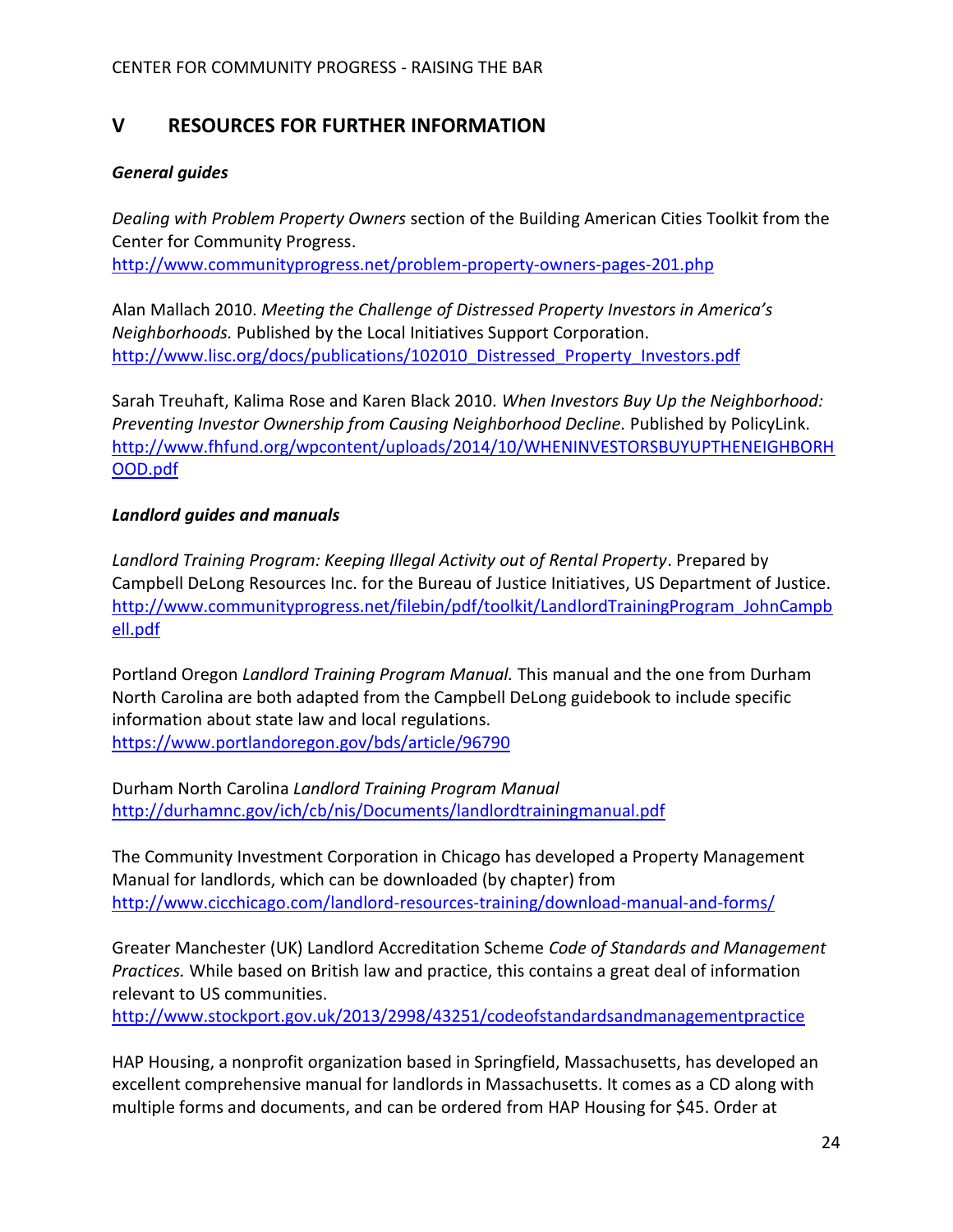<http://www.haphousing.org/default/index.cfm/landlords/property-management/>

#### *Good Practices*

The city of Brooklyn Center, Minnesota operates a well-thought-out, comprehensive rental licensing program, including a performance-based approach as described in this guide. <http://www.cityofbrooklyncenter.org/index.aspx?nid=316>

The state of Utah authorizes municipalities to establish **Good Landlord Programs** to encourage landlords to maintain and manage their properties responsibly in exchange for a reduction in rental license fees. A "What is the Good Landlord Program?" factsheet can be found at: [http://www.communityprogress.net/filebin/pdf/toolkit/UtahHousingCoalition\\_WhatIsTheGood](http://www.communityprogress.net/filebin/pdf/toolkit/UtahHousingCoalition_WhatIsTheGoodLandlordProgram.pdf) [LandlordProgram.pdf](http://www.communityprogress.net/filebin/pdf/toolkit/UtahHousingCoalition_WhatIsTheGoodLandlordProgram.pdf)

The city of Milwaukee runs a strong landlord training program, offering a wide range of courses and materials for landlords. <http://city.milwaukee.gov/Landlordtraining#.VTEHWLktGUk>

The Community Investment Corporation of Chicago offers a variety of good resources for landlords. <http://www.cicchicago.com/landlord-resources-training/>

#### *Crime prevention models and strategies*

Overview of the Crime-Free Rental Housing Program from the International Crime-Free Association [http://www.crime-free-association.org/rental\\_housing.htm](http://www.crime-free-association.org/rental_housing.htm)

Overview of Crime Prevention through Environmental Design (CPTED) resources <https://www.bja.gov/evaluation/program-crime-prevention/cpted1.htm>

#### *Materials on defensible space*

Oscar Newman "Defensible Space" 1997. An article describing the defensible space concept and how it was used in the Five Oaks community of Dayton, Ohio. <http://www.nhi.org/online/issues/93/defense.html>

Oscar Newman *Creating Defensible Space* 1996. A book published by the U.S. Department of Housing and Urban Development which discusses the concept and creation of defensible space in detail, including case studies from Dayton, Ohio; Yonkers, New York; and New York City. <http://www.huduser.org/publications/pdf/def.pdf>